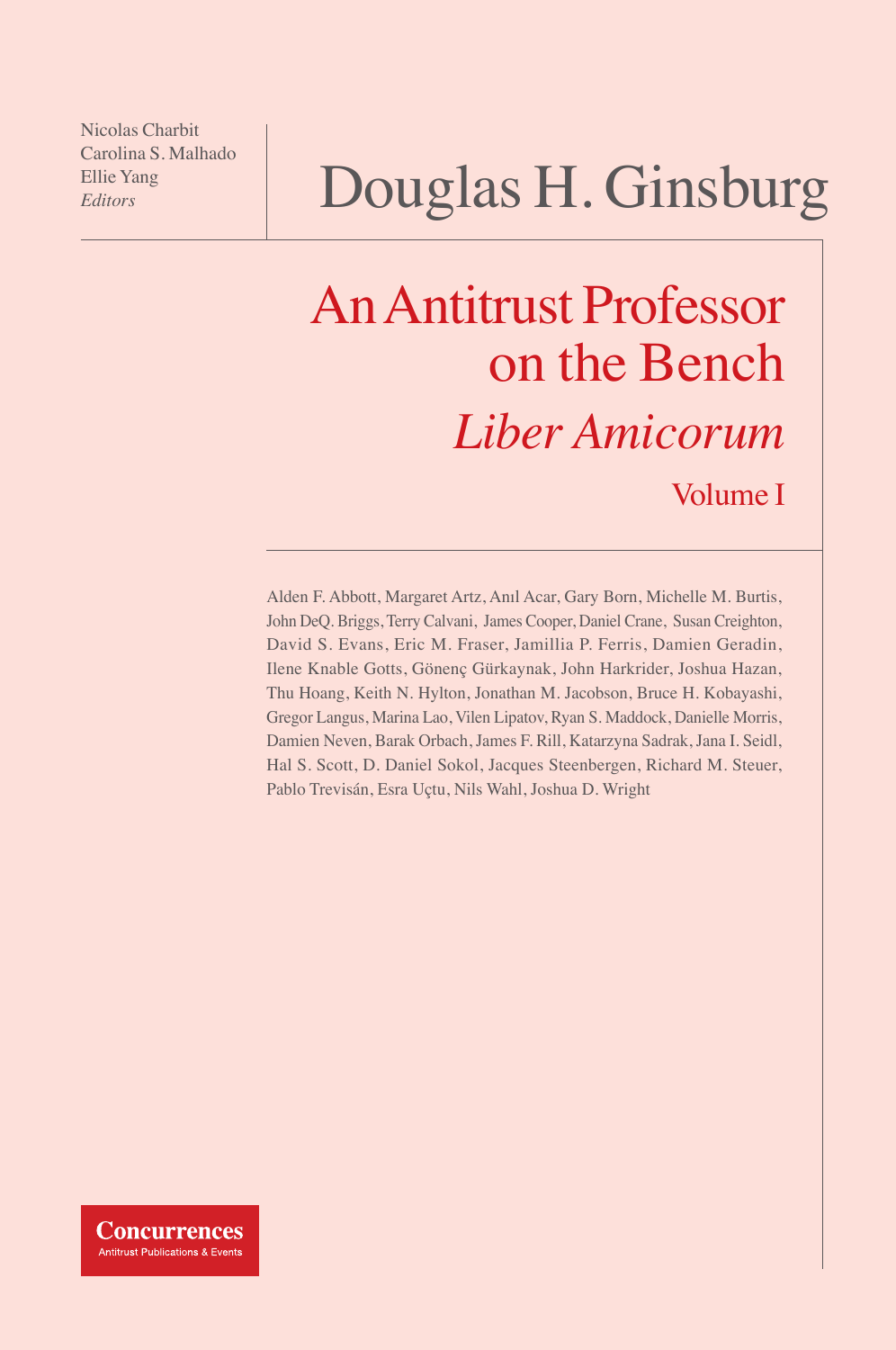# DOUGLAS H. GINSBURG An Antitrust Professor on the Bench

*Liber Amicorum* - Volume I

Foreword by Joshua Wright

Editors

Nicolas Charbit Carolina Malhado Ellie Yang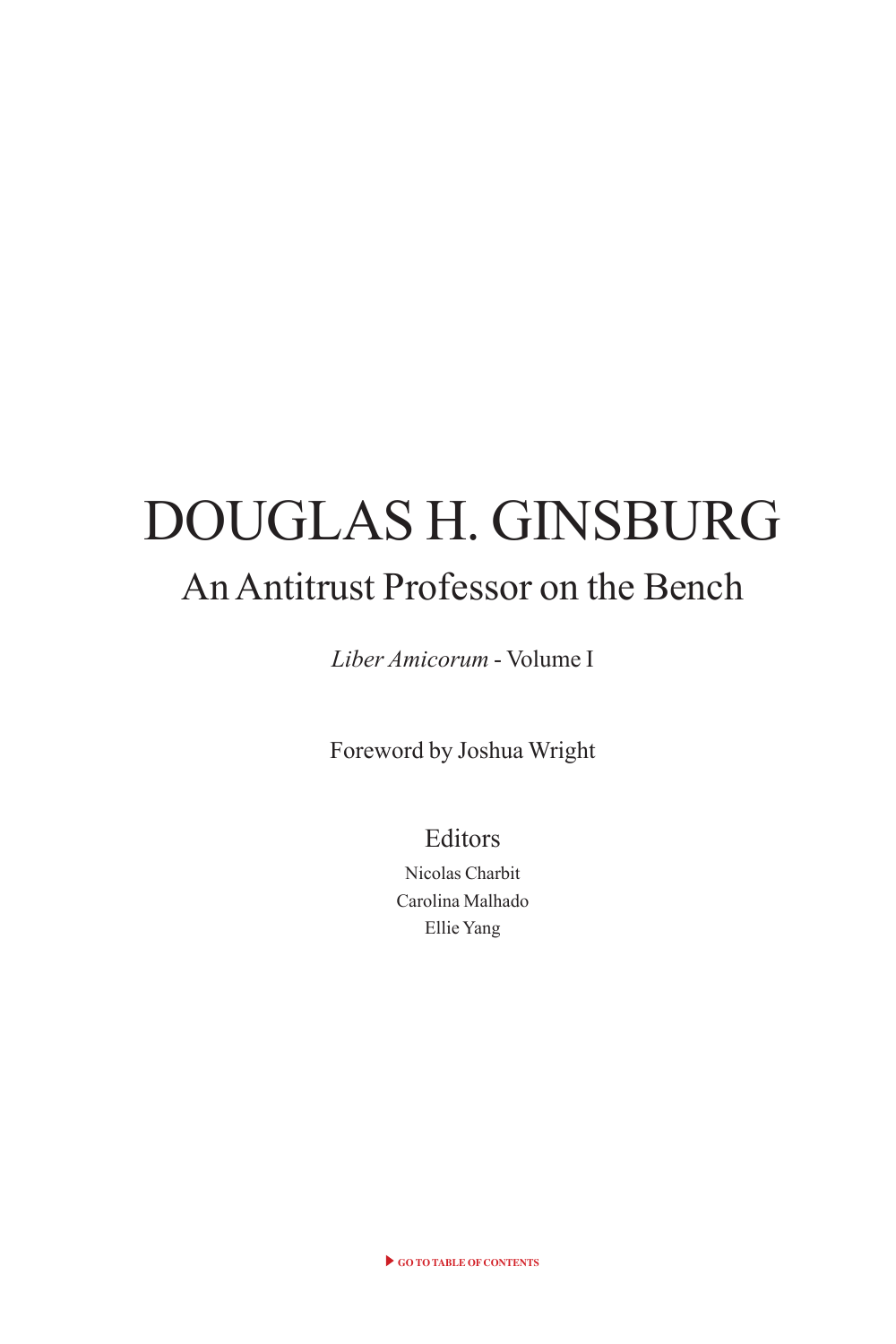All rights reserved. No photocopying: copyright licences do not apply. The information provided in this publication is general and may not apply in a specifc situation. Legal advice should always be sought before taking any legal action based on the information provided. The publisher accepts no responsibility for any acts or omissions contained herein. Enquiries concerning reproduction should be sent to the Institute of Competition Law, at the address below.

Copyright © 2018 by Institute of Competition Law 885 Avenue of the Americas, Suite 32G, NY 10001, USA www.concurrences.com book@concurrences.com

Printed in the United States First Printing, February 2018 978-1-939007-62-9 (hardcover) 978-1-939007-63-6 (paperback) 978-1-939007-64-3 (e-book)

Cover and book design: Yves Buliard, www.yvesbuliard.fr Layout implementation: Darlene Swanson, www.van-garde.com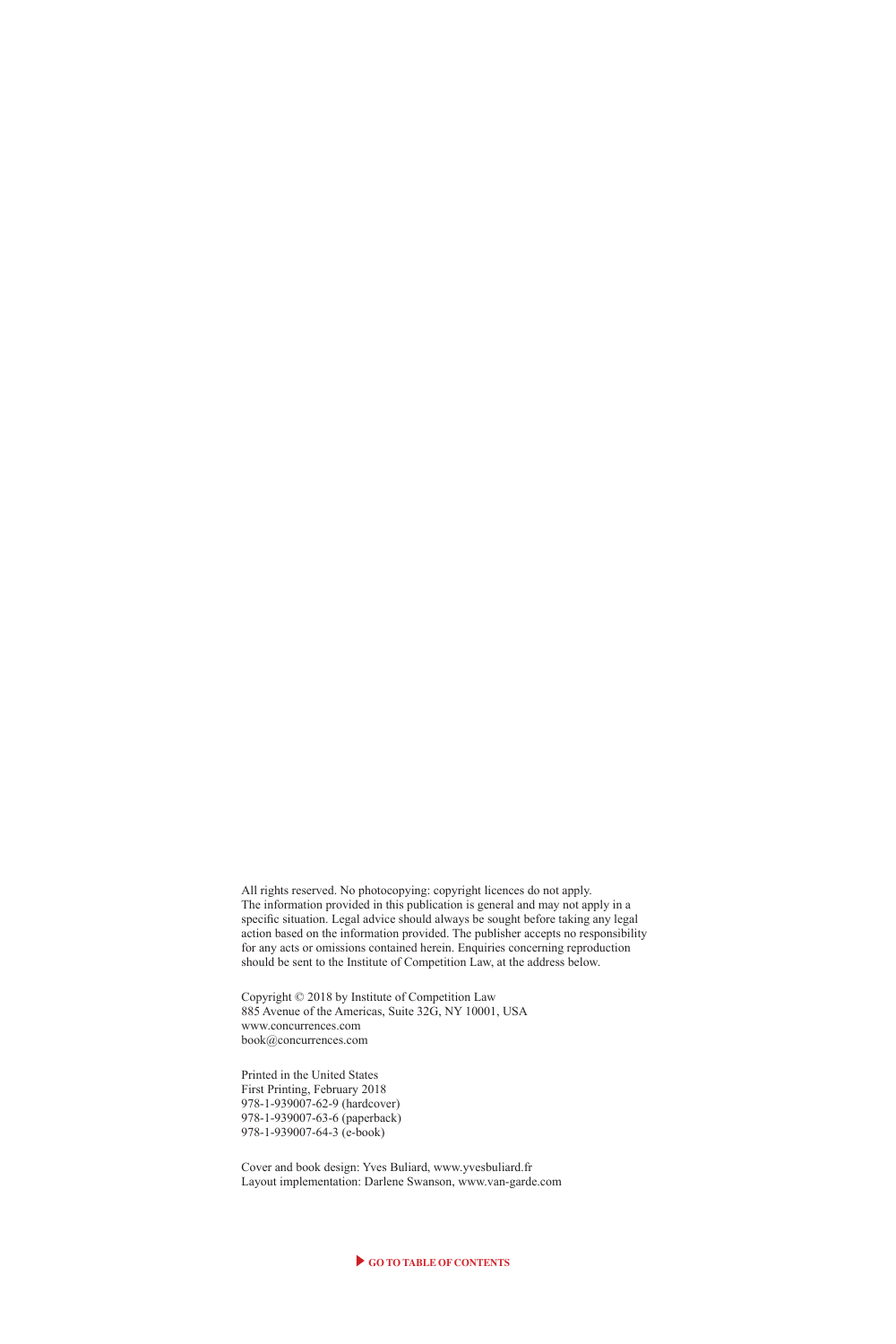## **Concurrences Books**

#### **Antitrust Liber Amicorum**

**Frédéric Jenny – Liber Amicorum (Vol. I-II)** *Nicolas Charbit et al., 2018* **Douglas H. Ginsburg – An Antitrust Professor on the Bench (Vol. I-II)** *Nicolas Charbit et al., 2018* **Wang Xiaoye, A Chinese Antitrust Tale**  *Nicolas Charbit et al., 2018* **Ian S. Forrester, A Scott without Borders (Vol. I-II)** *Sir. David Edward et al., 2015* **William E. Kovacic: An Antitrust Tribute (Vol. I-II)** *Nicolas Charbit et al. 2013-2014*

#### **Practical Law**

**Competition Digest – A Synthesis of EU and National Leading Cases, 3rd ed.** *Frédéric Jenny, 2018* **Choice - A New Standard for Competition Analysis?** *Paul Nihoul et al., 2016* **Grands arrêts du droit de la concurrence (Vol. I-II)** *Laurence Idot, 2016* **Les pratiques restrictives – L'application de l'article L. 442-6 C. com.** *Erwann Kerguelen, 2015* **A quoi sert la concurrence ?** *Martine Behar-Touchais et al., 2014*

#### **Conference Proceedings**

**Antitrust in Emerging and Developing Countries – Vol II** *Eleanor Fox, Harry First, 2016* **Global Antitrust Law - Current Issues in Antitrust Law and Economics** *Douglas Ginsburg, Joshua Wright, 2015* **Antitrust in Emerging and Developing Countries – Vol. I** *Eleanor Fox, Harry First, 2015* **Competition Law on the Global Stage: David Gerber's Global Competition Law in Perspective** *David Gerber, 2014*

#### **PhD Theses**

**Buyer Power in EU Competition Law** *Ignacio Herrera Anchustegui, 2017* **Google, la presse et les journalistes** *Guillaume Sire, 2015* **L'Union européenne et le droit international des subventions** *Loïc Wagner, 2015*

All books are published in print and electronic formats.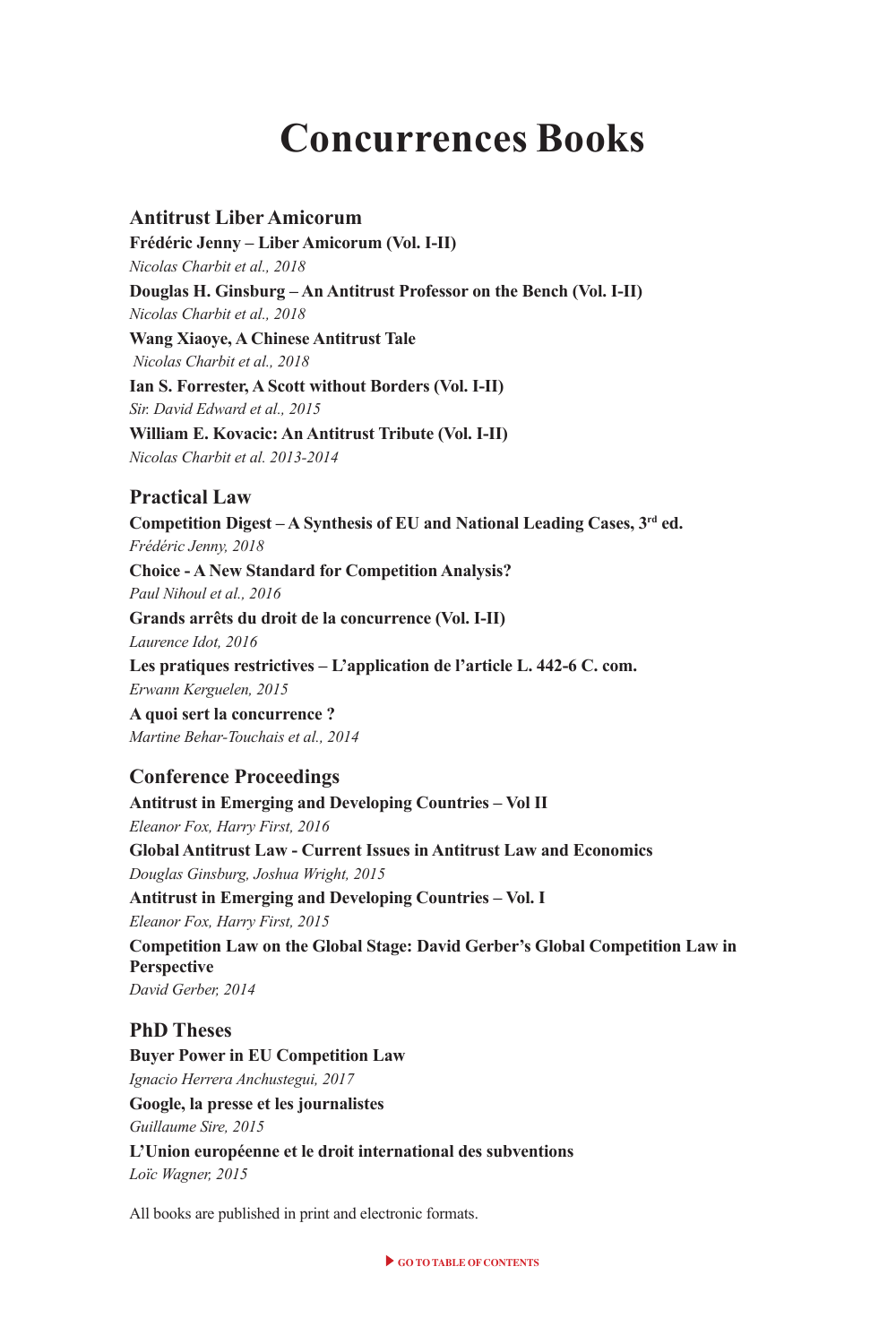## <span id="page-4-0"></span>**Foreword**

#### JOSHUA WRIGHT

It is our great honor and privilege to present this Liber Amicorum to Judge Douglas H. Ginsburg. I admit I also introduce this volume with some hesitation. For one usually introduces a volume such as this to mark the end of a distinguished career. And a distinguished career it has been. But as a signifcant benefciary of Judge Ginsburg's scholarly endeavors at Scalia Law School, his guiding hand at the Global Antitrust Institute at George Mason University, and his friendship, I am particularly fond of the status quo.

Judge Ginsburg received a Bachelor of Science degree from Cornell University and his JD from the University of Chicago Law School. He then served as a clerk for Judge Carl McGowan on the D.C. Circuit and for Justice Thurgood Marshall on the Supreme Court. Following his clerkships, Judge Ginsburg began his career in academia at Harvard Law School in 1975.

Judge Ginsburg later became the Administrator of the Offce of Information and Regulatory Affairs (OIRA) and then the Assistant Attorney General for the Antitrust Division of the Department of Justice. In 1987, he was nominated to the Supreme Court of the United States. Judge Ginsburg served on the D.C. Circuit Court of Appeals for more than 30 years, including as Chief Judge from 2001 to 2008. During this time, he also taught part-time at George Mason University School of Law. After taking senior status on the D.C. Circuit, Judge Ginsburg continued his career in academia teaching full time at NYU Law in 2012. He later returned to Scalia Law School at George Mason University, where he continues to serve as a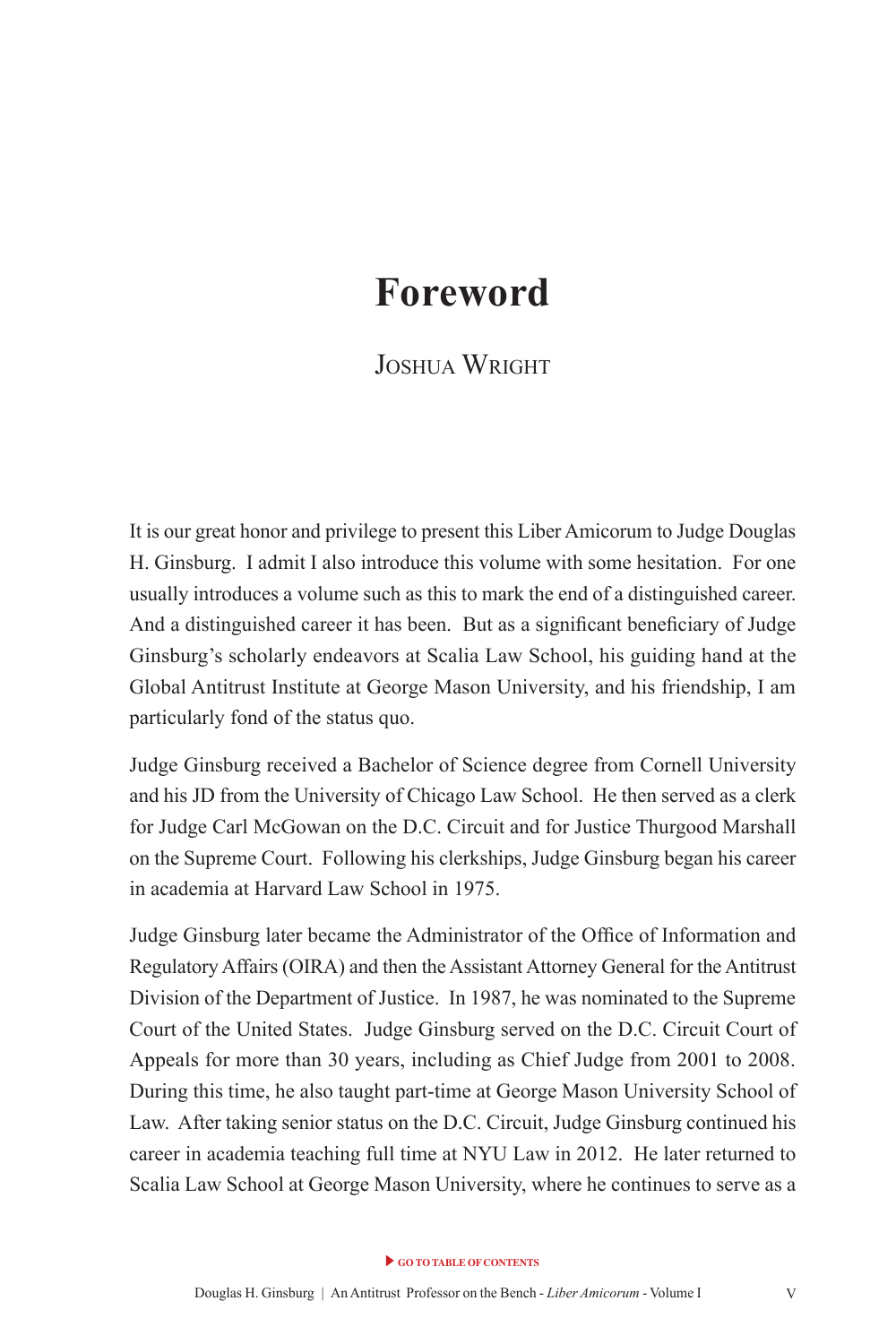Professor of Law and as the Chairman of the International Advisory Board of the Global Antitrust Institute.

A robust and full Liber Amicorum could focus exclusively upon Judge Ginsburg's impactful role as a jurist, or his contributions as legal scholar, or his commitment to public service, or his mentorship as a teacher. This challenge in fully capturing Judge Ginsburg's contributions in such a volume is to explore these dimensions of achievement individually as well as to take this opportunity to refect upon their interactions.

The essays in this Liber Amicorum take up this challenge admirably. Practitioners, economists, and legal scholars explore the multiple dimensions of the footprint Judge Ginsburg has left in antitrust's landscape. Some explore in depth the impact Judge Ginsburg's opinions and scholarship have had in specifc areas of antitrust jurisprudence: horizontal restraints, the intersection of intellectual property rights and antitrust, and international antitrust. Others focus more broadly upon how we should think about Judge Ginsburg's intellectual legacy and public service. The Liber Amicorum ties together these multiple dimensions of production and service to recognize and appreciate the full fruits of Judge Ginsburg's labors in the domestic and global antitrust community.

Judge Ginsburg is remarkably generous with his time and his wisdom with colleagues, students, legal academics, clerks, and practitioners alike. He is a source of advice and counsel for those who need it, of substantive intellectual feedback for those who seek it, and of mentorship for those fortunate enough to cross his path. The benefciaries of his generosity range from antitrust luminaries and agency leadership around the world to aspiring law students. I would be remiss if I did not acknowledge the tremendous intellectual and personal debt I owe Judge Ginsburg as a colleague, co-author, co-venturer, and friend. I intend to run that debt even deeper in the years to come as I further beneft from Judge Ginsburg's continued dedication and commitment to his work. And so I hope selfshly – but no doubt joined by the international antitrust community that benefts from Judge Ginsburg's insights and wisdom – this Liber Amicorum is necessarily incomplete and leaves room for contributions yet realized.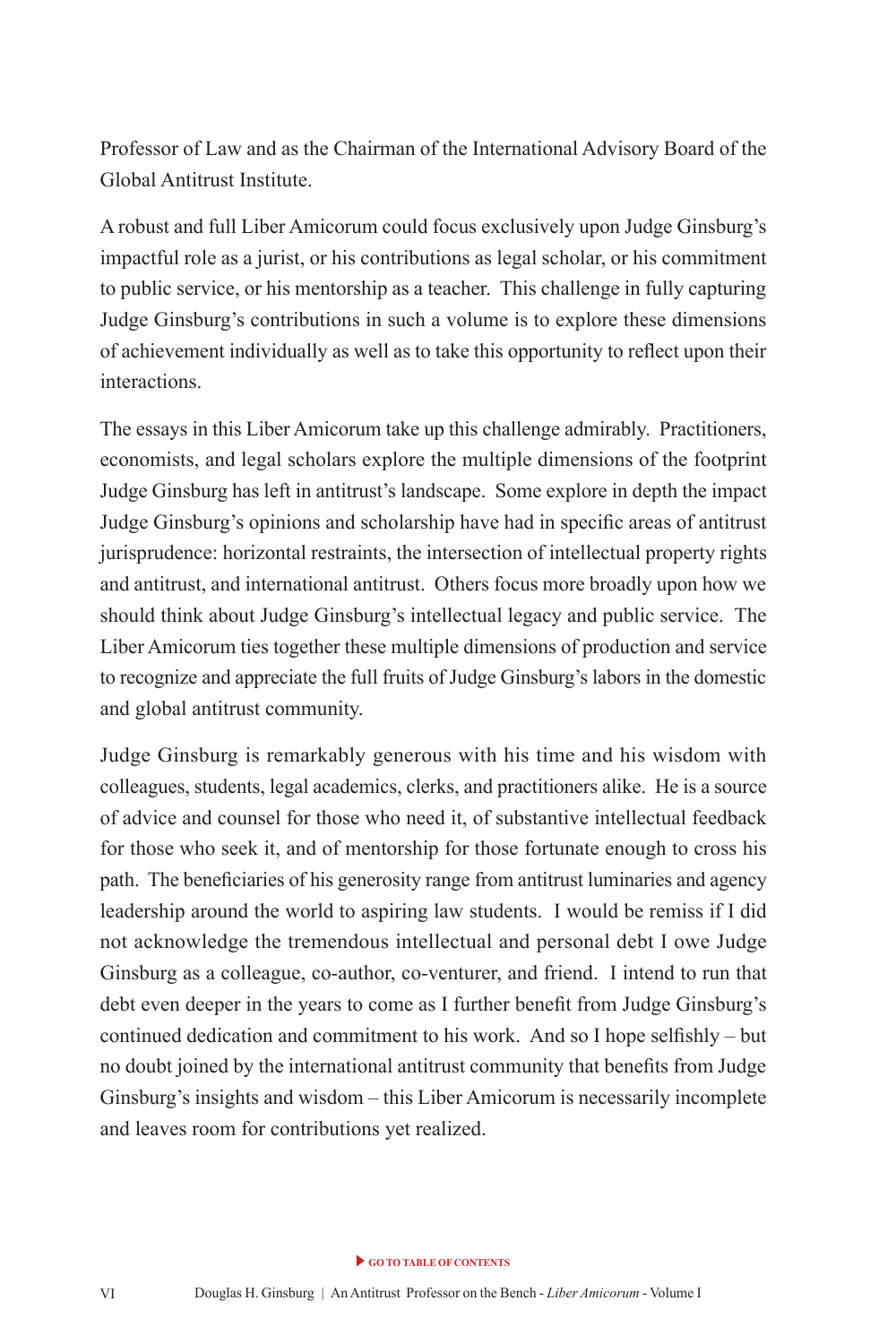## **Contributors**

<span id="page-6-0"></span>**Alden F. Abbott**  *The Heritage Foundation*

**Margaret Artz**  *WilmerHale*

**Anıl Acar**  *ELIG, Attorneys-at-Law*

**Gary Born**  *WhilmerHale*

**Michelle M. Burtis**  *CRA International*

**John DeQ. Briggs**  *Axinn*

**Terry Calvani**  *Freshfelds Bruckhaus Deringer*

**James C. Cooper**  *George Mason University Antonin Scalia Law School*

**Daniel A. Crane**  *University of Michigan Law School*

**Susan A. Creighton**  *Wilson Sonsini Goodrich & Rosati*

**David S. Evans**  *Global Economics Group*

**Eric M. Fraser**  *Osborn Maledon*

**Jamillia P. Ferris**  *Wilson Sonsini Goodrich & Rosati*

**Damien Geradin**  *EUCLID Law*

**Ilene Knable Gotts**  *Wachtell, Lipton, Rosen & Katz* **Gönenç Gürkaynak**  *ELIG, Attorneys-at-Law*

**John D. Harkrider**  *Axinn*

**Joshua Hazan**  *Wachtell, Lipton, Rosen & Katz*

**Thu Hoang**  *Wilson Sonsini Goodrich & Rosati*

**Keith N. Hylton**  *Boston University School of Law*

**Jonathan M. Jacobson**  *Wilson Sonsini Goodrich & Rosati*

**Bruce H. Kobayashi**  *George Mason University Antonin Scalia Law School*

**Gregor Langus**  *European Commission*

**Marina Lao**  *Seton Hall University School of Law*

**Vilen Lipatov**  *Compass Lexecon*

**Ryan S. Maddock**  *Wilson Sonsini Goodrich & Rosati*

**Danielle Morris**  *WilmerHale*

**Damien Neven**  *Graduate Institute of International and Development Studies*

**Barak Orbach**  *University of Arizona James E. Rogers College of Law*

**James F. Rill**  *Baker Botts*

**Katarzyna Sadrak**  *EUCLID Law*

**Jana I. Seidl**  *Baker Botts*

**Hal S. Scott**  *Harvard Law School*

**D. Daniel Sokol**  *University of Florida Levin College of Law*

**Jacques Steenbergen**  *Belgian Competition Authority*

**Richard M. Steuer**  *Mayer Brown*

**Pablo Trevisán**  *Comisión Nacional de Defensa de la Competencia*

**Esra Uçtu**  *ELIG, Attorneys-at-Law*

**Nils Wahl**  *Court of Justice of the European Union*

**Joshua D. Wright**  *George Mason University Antonin Scalia Law School*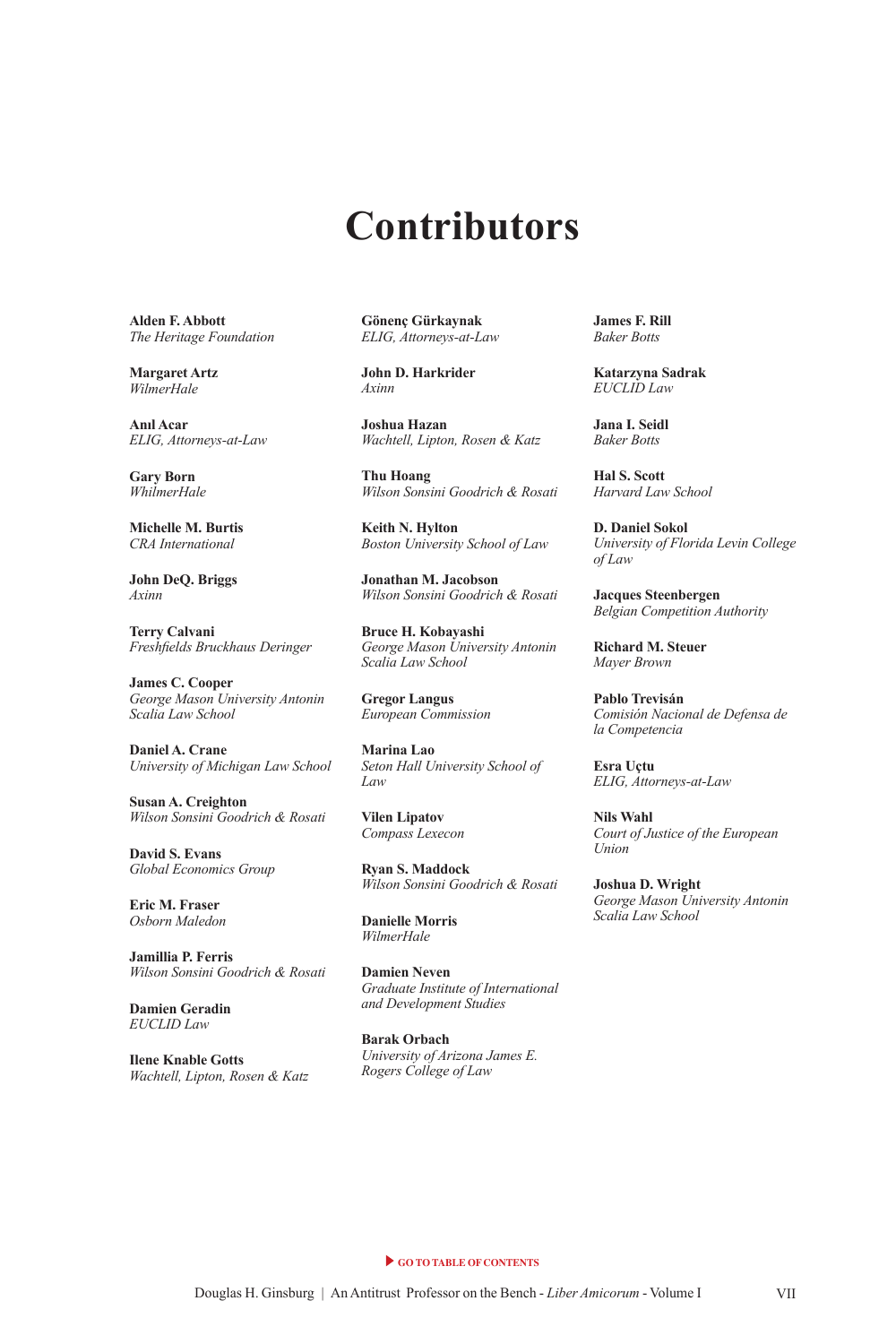## <span id="page-7-0"></span>**Table of Contents**

## Part I: Tributes

| Judge Douglas Ginsburg's Distinguished Legacy: Prolific Scholar, |  |
|------------------------------------------------------------------|--|
| Alden F. Abbott                                                  |  |
| Terry Calvani                                                    |  |
| Eric M. Fraser, Barak Orbach, D. Daniel Sokol                    |  |
| The Wisdom of Douglas Ginsburg and the Competition Versus        |  |
| Keith N. Hylton                                                  |  |
| Jonathan M. Jacobson                                             |  |
| Joshua D. Wright                                                 |  |
| Hal S. Scott                                                     |  |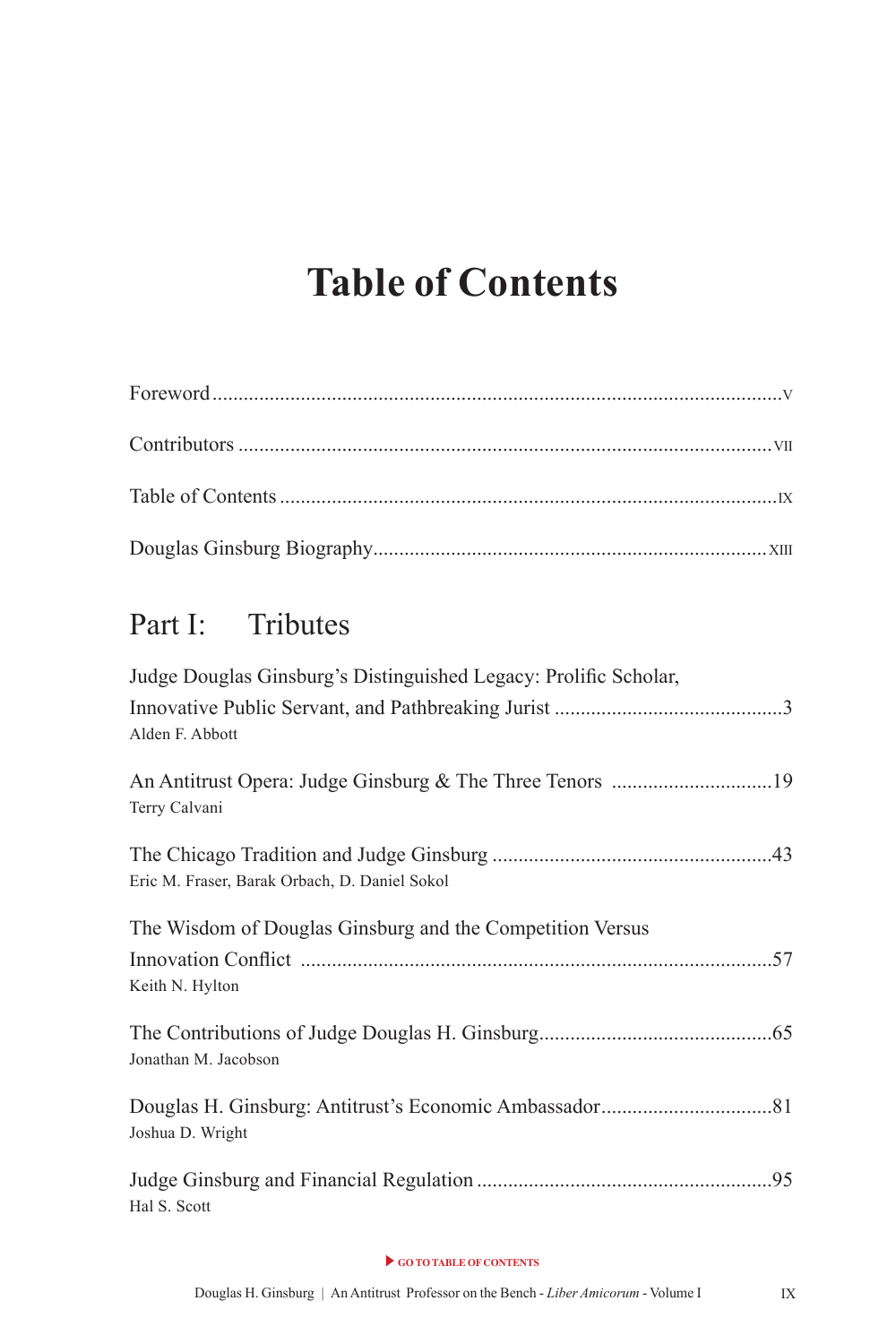## Part II: New Frontiers of Antitrust

| Daniel A. Crane                                                                      |
|--------------------------------------------------------------------------------------|
| Susan A. Creighton, Jamillia P. Ferris, Thu Hoang, Ryan S. Maddock                   |
| Concentrated Benefits and Dispersed Costs Rent-Seeking by                            |
| Incumbents Against Innovative and Disruptive Web Based Firms161<br>John D. Harkrider |
| Why the Dynamics of Competition for Online Platforms                                 |
| David S. Evans                                                                       |
|                                                                                      |
| Ilene Knable Gotts, Joshua Hazan                                                     |
| Richard M. Steuer                                                                    |
|                                                                                      |

## Part III: Complexities of Antitrust Rules Around the World

| The Federal Arbitration Act's Principle of Non-Discrimination 289<br>Gary Born, Danielle Morris, Margaret Artz                                                                    |
|-----------------------------------------------------------------------------------------------------------------------------------------------------------------------------------|
| Applying the Dynamic Competition Approach to Zero-Priced Markets307<br>Gönenç Gürkaynak, Esra Uçtu, Anıl Acar                                                                     |
| The Effect of Optimal Penalties for Organizations Convicted of<br>Price Fixing in the Presence of Criminal Sanctions for Individuals333<br>Michelle M. Burtis, Bruce H. Kobayashi |
| Re-Designing the American Antitrust Machine Part I: Treble Damages,<br>John DeQ. Briggs                                                                                           |
| An Enquiry Meet for Profession Regulation:<br>James C. Cooper                                                                                                                     |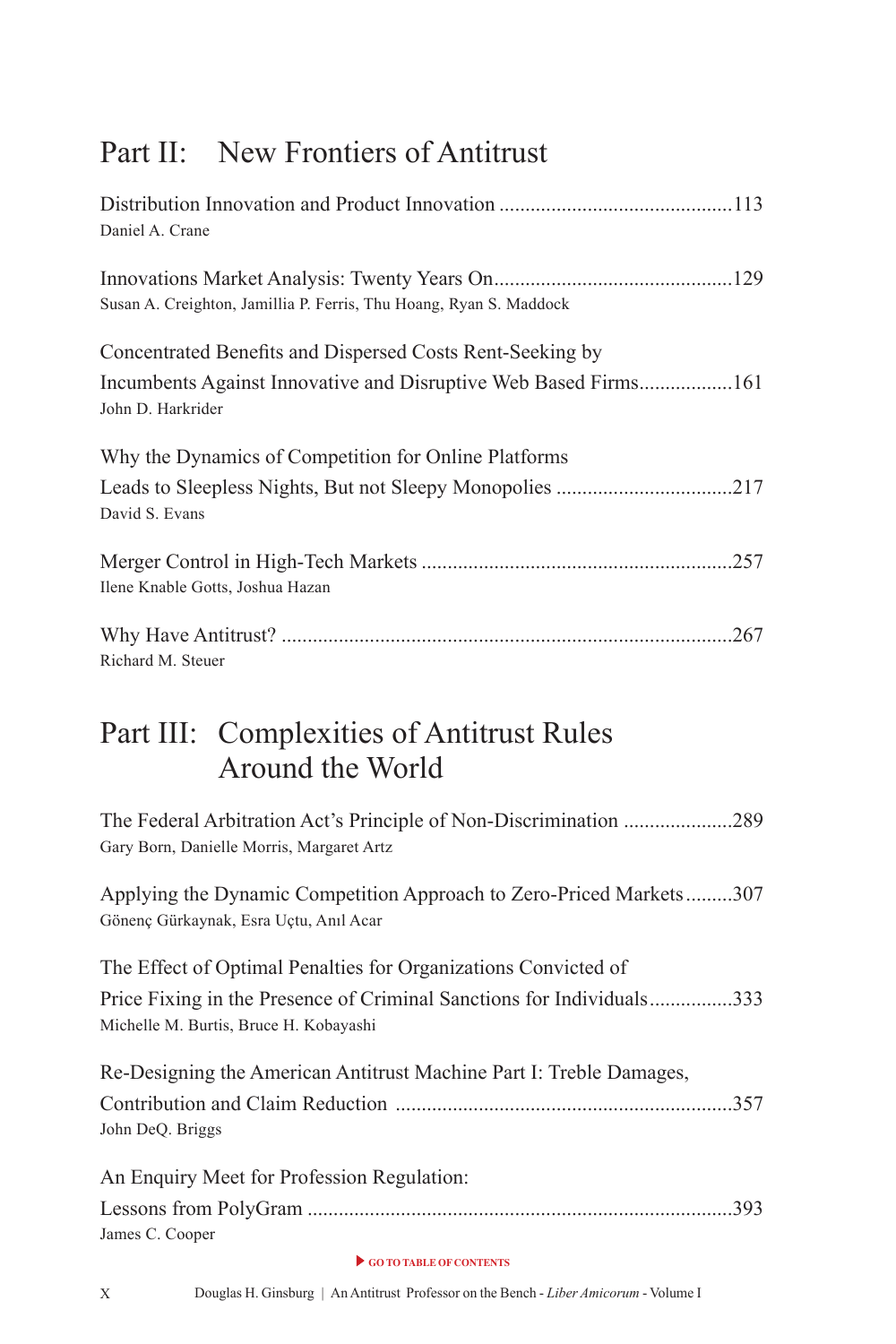| The E.U. Competition Law Fining System: A Quantitative Review   |  |
|-----------------------------------------------------------------|--|
|                                                                 |  |
| Damien Geradin, Katarzyna Sadrak                                |  |
| Standards of Proofs in Sequential Merger Control Procedures 481 |  |
| Gregor Langus, Vilen Lipatov, Damien Neven                      |  |
| Erring on the Side of Antitrust Enforcement When in Doubt in    |  |
|                                                                 |  |
| Marina Lao                                                      |  |
| Global Convergence on Due Process Norms:                        |  |
|                                                                 |  |
| Jana I. Seidl, James F. Rill                                    |  |
| Interim Relief Measures in Competition Cases:                   |  |
|                                                                 |  |
| Prof. Em. Dr. Jacques Steenbergen                               |  |
| Rebuilding the Argentine Antitrust House While Living in It:    |  |
|                                                                 |  |
| Pablo Trevisán                                                  |  |
| From Greek Olive Oil to Latvian Music: Is There Any Such        |  |
|                                                                 |  |
| Nils Wahl                                                       |  |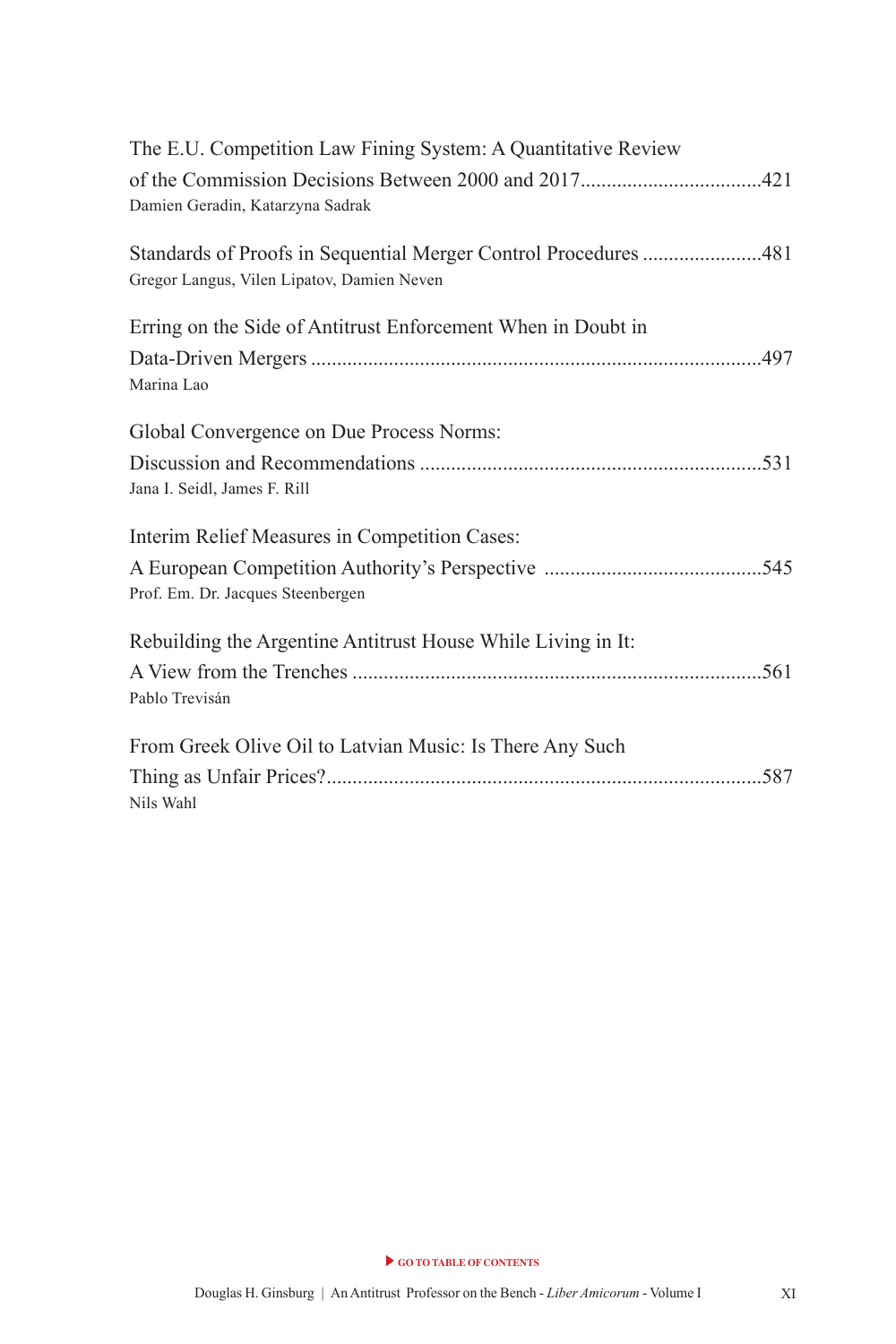## <span id="page-10-0"></span>**Judge Douglas H. Ginsburg Biography**

#### **Career**

Senior Circuit Judge Douglas H. Ginsburg was appointed to the United States Court of Appeals for the District of Columbia in 1986; he served as Chief Judge from 2001 to 2008. After receiving his B.S. from Cornell University in 1970, and his J.D. from the University of Chicago Law School in 1973, he clerked for Judge Carl McGowan on the D.C. Circuit and Justice Thurgood Marshall on the United States Supreme Court. Thereafter, Judge Ginsburg was a professor at the Harvard Law School, the Deputy Assistant and then Assistant Attorney General for the Antitrust Division of the Department of Justice, as well as the Administrator of the Office of Information and Regulatory Affairs in the Office of Management and Budget. Concurrent with his service as a federal judge, Judge Ginsburg has taught at the University of Chicago Law School and the New York University School of Law. Judge Ginsburg is currently a Professor of Law at the Antonin Scalia Law School, George Mason University, and a visiting professor at University College London, Faculty of Laws.

Judge Ginsburg is the Chairman of the International Advisory Board of the Global Antitrust Institute at the Antonin Scalia Law School, George Mason University. He also serves on the Advisory Boards of: Competition Policy International; the Harvard Journal of Law and Public Policy; the Journal of Competition Law and Economics; the Journal of Law, Economics and Policy; the Supreme Court Economic Review; the University of Chicago Law Review; The New York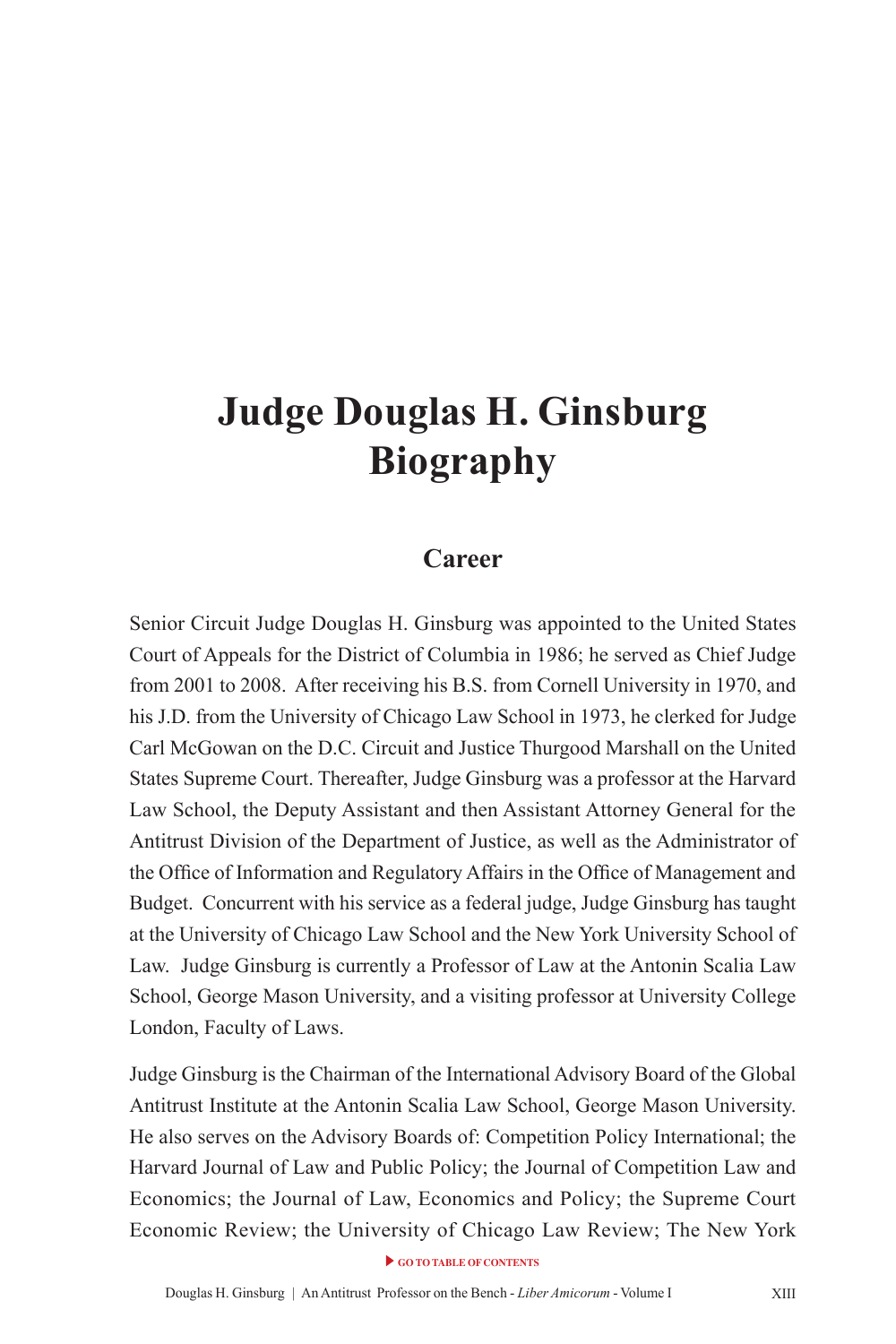University Journal of Law and Liberty; and, at University College London, both the Center for Law, Economics and Society and the Jevons Institute for Competition Law and Economics.

#### **Education**

Judge Ginsburg obtained his B.S. degree from Cornell University in 1970 and his J.D. from the University of Chicago Law School in 1973.

### **Publications**

#### **Books and Monographs**

GLOBAL ANTITRUST ECONOMICS - CURRENT ISSUES IN ANTITRUST AND LAW AND ECONOMICS (with Joshua D. Wright; Institute of Competition Law March 21, 2016)

REGULATION OF THE ELECTRONIC MASS MEDIA: LAW AND POLICY FOR RADIO, TELEVISION, CABLE AND THE NEW VIDEO TECHNOLOGIES, SECOND EDITION (with M. Botein and M. Director; West, 1991)

1983 SUPPLEMENT TO REGULATION OF BROADCASTING: LAW AND POLICY TOWARDS RADIO, TELEVISION AND CABLE COMMUNICATIONS (with M. Director; West, 1983)

INTERSTATE BANKING, 9 HOFSTRA LAW REV. 1133-1371 (Special Issue 1981)

REGULATION OF BROADCASTING: LAW AND POLICY TOWARDS RADIO, TELEVISION AND GOVERNMENT, TECHNOLOGY, AND THE FUTURE OF THE AUTOMOBILE (editor, with W. Abernathy; McGraw-Hill, 1980)

ANTITRUST, UNCERTAINTY, AND TECHNOLOGICAL INNOVATION (National Academy of Engineering/National Research Council, 1980), reprinted at 24 ANTITRUST BULL. 635 (1980)

GO TO TABLE OF CONTENTS CABLE COMMUNICATIONS (West, 1979)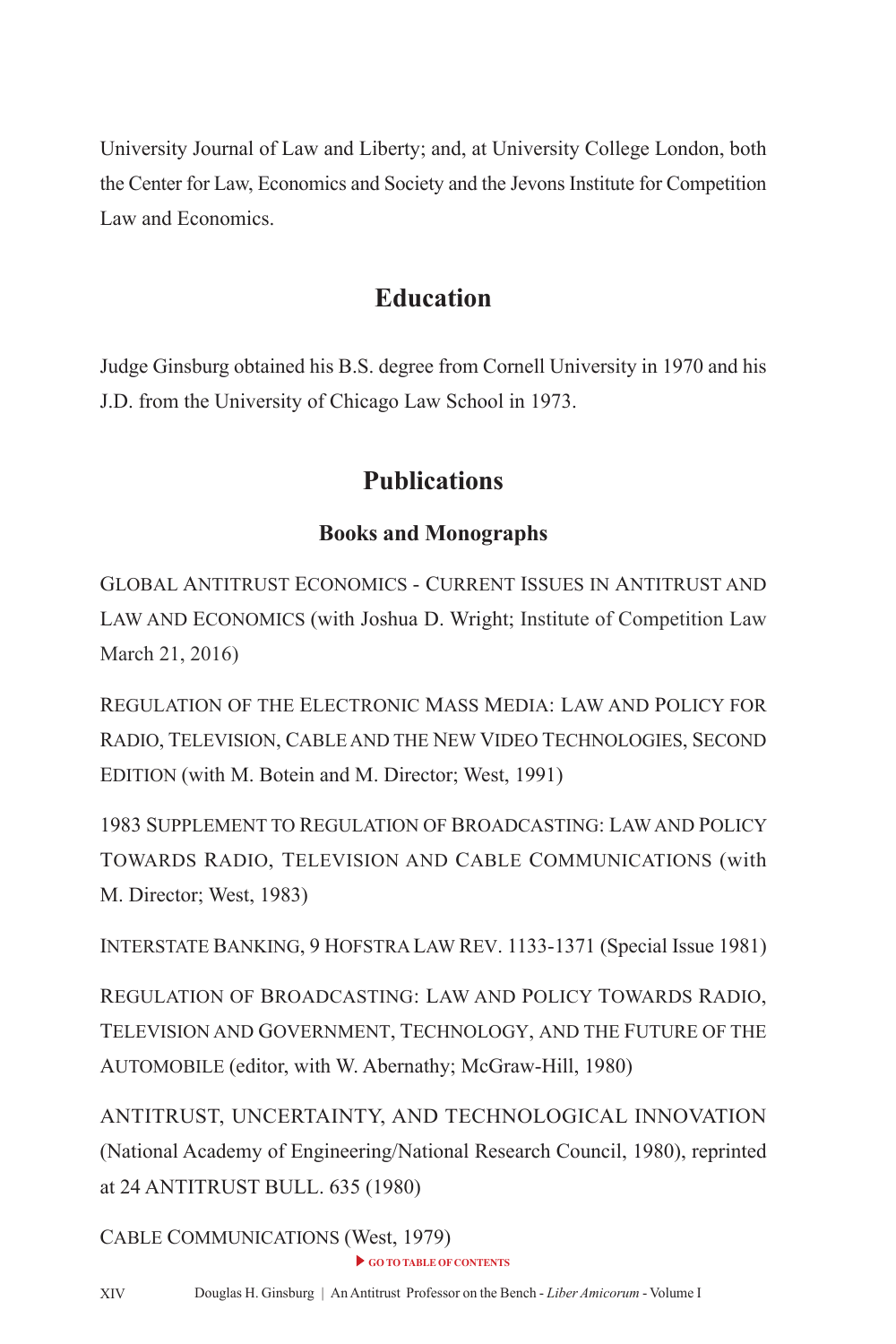#### **Articles and Book Chapters**

Common Ownership (forthcoming 2018);

*FRAND in India*, *in* COMPLICATIONS AND QUANDARIES IN THE ICT SECTOR: STANDARD ESSENTIAL PATENTS AND COMPETITION ISSUES (Ashish Bharadwaj et al. eds., 2018) (with Joshua D. Wright, Bruce H. Kobayashi, and Koren W. Wong-Ervin) ;

*The Department of Justice's Long-Awaited and Much Needed Course-Correction on FRAND-Assured Standard-Essential Patents*, Comp. pol'y int'l n. am. Column, Nov. 2017 (with Koren W. Wong-Ervin);

*The Economic Analysis of Antitrust Consents*, *in* Tribute to Henry Manne, 2017 EUROPEAN JOURNAL OF LAW AND ECONOMICS (with Joshua Wright) (forthcoming);

*Extraterritoriality and Intra-Territoriality in US Antitrust Law*, 2017 COMP. POL'Y INT'L., Sept. 28., 2017 (with Josh Hazan);

*A Comparative And Economic Analysis Of The U.S. FTC's Complaint And The*  Korea FTC's Decision Against Qualcomm, 1 ANTITRUST CHRONICLE, Spring 2017 (with Koren Wong-Ervin, Anne Layne-Farrar et al.);

*Extra-Jurisdictional Remedies Involving Patent Licensing*, 12 COMP. POL'Y INT'L., NO. 2, at 41 (2016) (with Joshua D. Wright, Bruce Kobayashi, and Koren W. Wong-Ervin);

*Our Illiberal Administrative Law*, 10 N.Y.U. J. OF L. & LIBERTY 475 (2016) (with Steven Menashi);

*The FTC PAE Study: A Cautionary Tale About Making Unsupported Policy Recommendations*, AM. BAR ASS'N SECTION OF ANTITRUST L. INTELL. PROPERTY COMM. NEWSL. (2016)(with Joshua D. Wright);

*Monetary Penalties in China and Japan*, AM. BAR ASS'N SECTION OF ANTITRUST L. CARTEL & CRIMINAL PRACTICE NEWSL. (2016)(with Joshua D. Wright, Bruce Kobayashi, Ariel Slonim, and Koren W. Wong-Ervin);

*The Costs and Benefts of Antitrust Consents*, OECD COMPETITION COMM. DAF/COMP/WD(2016)81 (2016) (with Joshua D. Wright), available at: https:// one.oecd.org/document/DAF/COMP/WD(2016)81/en/pdf;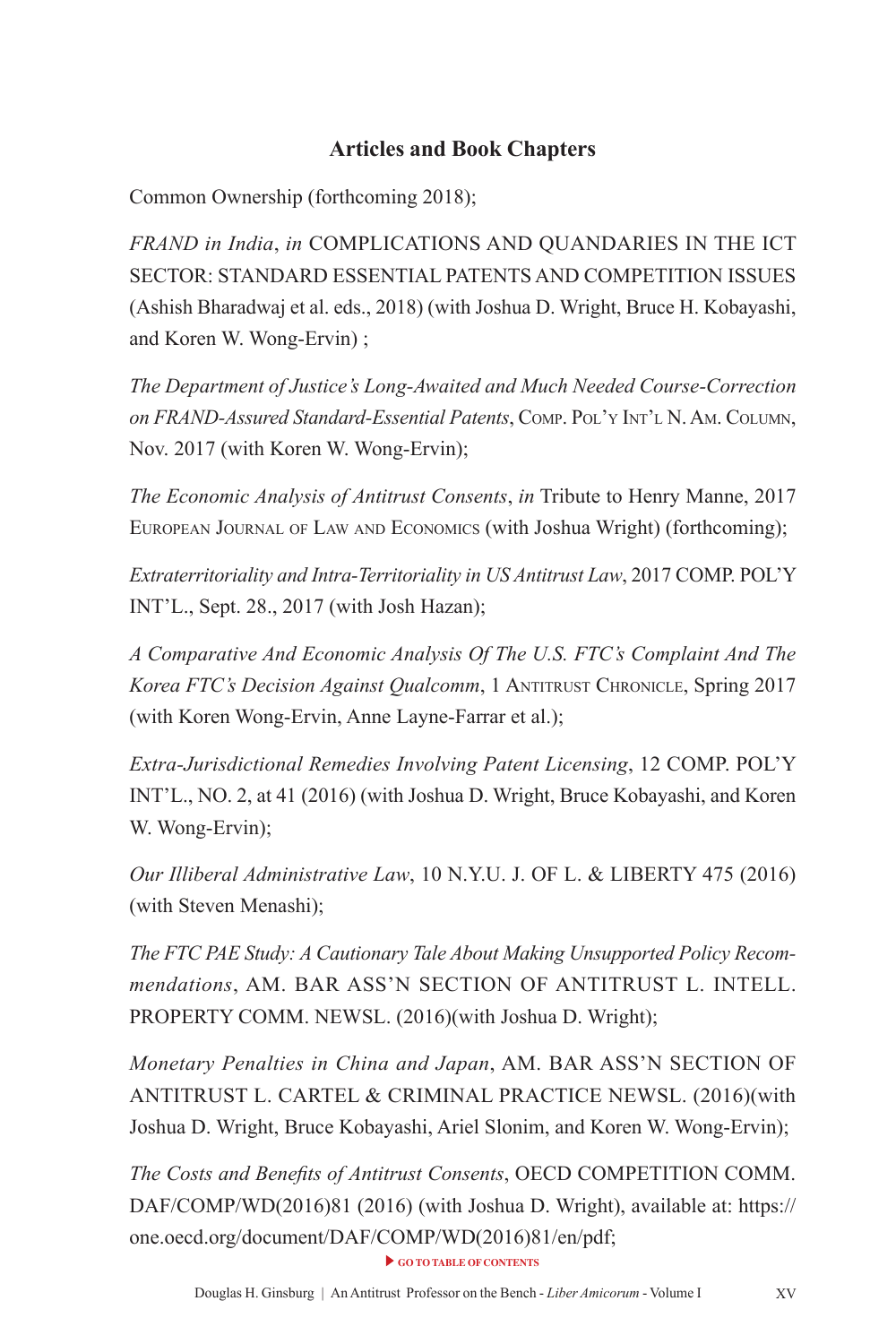*Goals of Antitrust: Welfare Trumps Choice*, *reprinted in* CHOICE - A NEW STANDARD FOR COMPETITION LAW ANALYSIS? (P. Hihoul, N. Charbit, & E. Ramundo, eds., 2016);

*In Memoriam: Justice Scalia's Antitrust Legacy*, CONCURRENCES REVIEW, p.8 (2016);

*'Excessive Royalty' Prohibitions and the Dangers of Punishing Vigorous Competition and Harming Incentives to Innovate*, CPI ANTITRUST CHRONICLE, Vol. 4, No. 3, (2016) (with Joshua D. Wright, Bruce Kobayashi, and Koren W. Wong-Ervin);

*Reverse Settlements in the European Union and the United States*, *in* COMPE-TITION AND PATENT LAW IN THE PHARMACEUTICAL SECTOR: AN INTERNATIONAL PERSPECTIVE 125 (Giovanni Pitruzzella & Gabriella Muscolo eds., 2016) (with Damien Geradin and Graham Safty);

*Product Hopping and the Limits of Antitrust: The Danger of Micromanaging Innovation, Competition Policy International*, ANTITRUST BULLETIN, DECEMBER (2015) (with Joshua D. Wright and Koren W. Wong-Ervin);

*The Troubling Use of Antitrust to Regulate FRAND Licensing*, CPI ANTITRUST CHRONICLE, VOL. 10, NO.1 PP.2-8, (2015) (with Joshua D. Wright and Koren W. Wong- Ervin);

*DOJ Has the Power to Crush Price-Fixers: Column*, USA TODAY WEEKEND, MAY 29-31, (2015) (with Albert Foer);

*Actavis and Multiple ANDA Entrants: Beyond the Temporary Duopoly*, 29, ANTITRUST 89 (2015), NO. 2, SPRING (2015) (with Bruce Kobayashi, Joshua D. Wright and Joanna Tsai);

*Bork's "Legislative Intent" and the Courts*, 79 ANTITRUST L. J. 3 (2015);

*Rational Basis with Economic Bite*, 8 N.Y.U. J. OF L. & LIBERTY 1055 (2014) (with Steven Menashi);

*Since Bork*, 10 J. L. ECON. & POL'Y 599 (2014) (with Taylor M. Owings);

*Enjoining Injunctions: The Case Against Antitrust Liability for Standard Essential Patent Holders Who Seek Injunctions*, ANTITRUST SOURCE, Oct. 2014, at 1 (with Taylor M. Owings and Joshua D. Wright);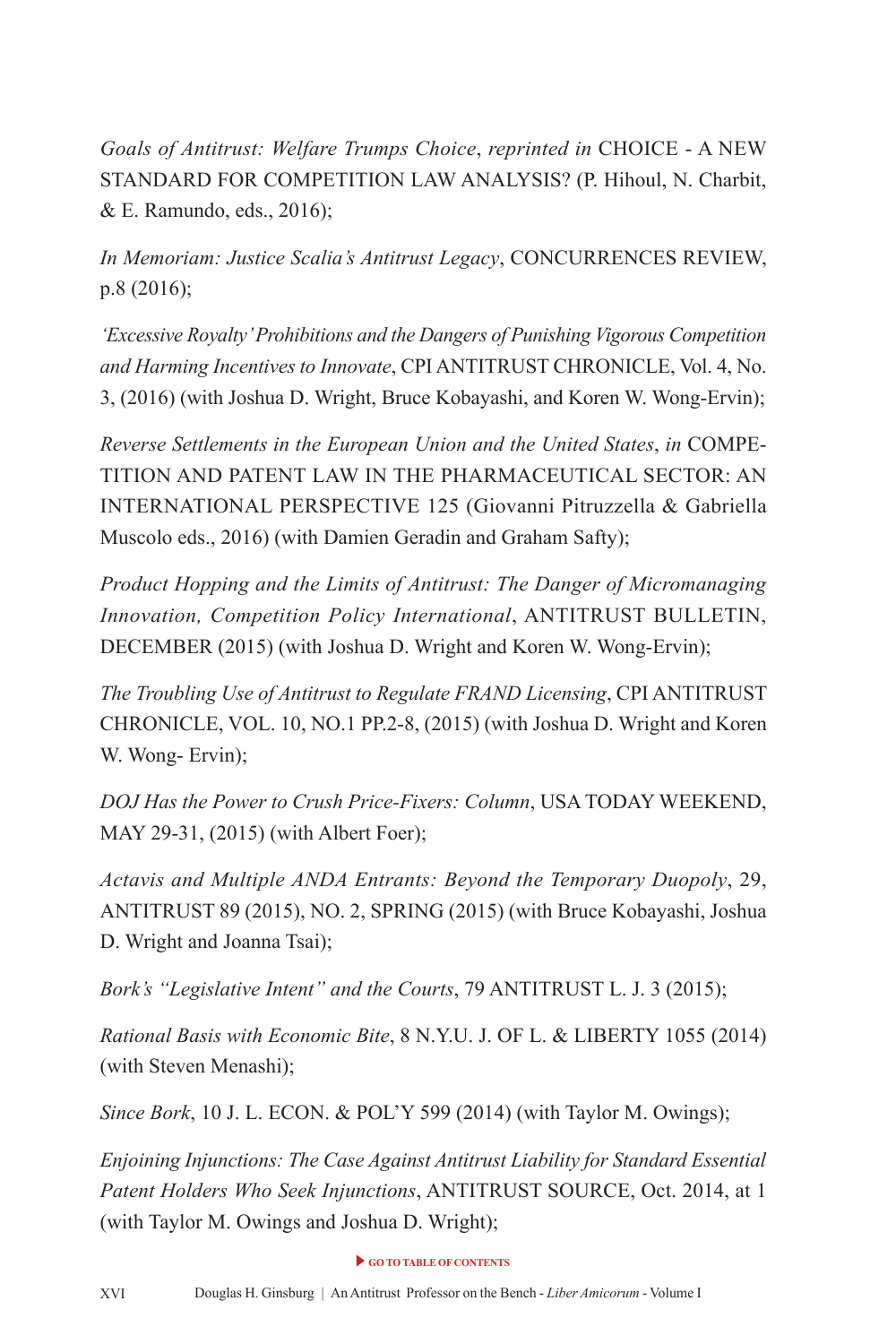*Patent Assertion Entities and Antitrust: A Competition Cure for a Litigation Disease*, 79 ANTITRUST L. J. 501 (2014) (with Joshua D. Wright);

*Resolving Conficts between Competition and Other Values: The Roles of Courts and Other Institutions in the U.S. and the E.U.*, *in* EUROPEAN COMPETITION LAW ANNUAL 2012: PUBLIC POLICIES, REGULATION AND ECONOMIC DISTRESS (Philip Lowe & Mel Marquis eds., 2014) (with Daniel E. Haar);

*Bork's "Legislative Intent" and the Courts*, 79 ANTITRUST L.J. 941 (2014);

*Whither Symmetry? Antitrust Analysis of Intellectual Property Rights at the FTC and DOJ*, 9 COMP. POL'Y INT'L., No. 2, at 41 (2013) (with Joshua D. Wright);

*Antitrust Settlements: The Culture of Consent*, CONCURRENCES, No. 2–2013, at 56 (with Joshua D. Wright);

*Antitrust Courts: Specialists versus Generalists*, 36 FORDHAM INT'L. L.J. 788 (2013) (with Joshua D. Wright);

*Dynamic Economics in Antitrust Analysis*, 78 ANTITRUST L.J. 1 (2012) (with Joshua D. Wright);

*Behavioral Law and Economics: Its Origins, Fatal Flaws, and Implications for Liberty*, 106 NW. U. L. REV. 1033 (2012) (with Joshua D. Wright); *reprinted in* LAW AND ECONOMICS: PHILOSOPHICAL ISSUES AND FUNDAMENTAL QUESTIONS (Aristides N. Hatzis & Nicholas Mercuro eds., 2015);

*The Role of Economic Analysis in Competition Law*, *in* GETTING THE BALANCE RIGHT: INTELLECTUAL PROPERTY, COMPETITION LAW, AND ECONOMICS IN ASIA (Ian McEwin ed., 2011) (with Eric M. Fraser);

*Originalism and Economic Analysis: Two Case Studies of Consistency and Coherence in Supreme Court Decision Making*, 33 HARV. J. OF L. & PUBLIC POL'Y 217 (2010);

*Antitrust Sanctions*, 6 COMP. POL'Y INT'L, No. 2, at 3 (2010) (with Joshua D. Wright);

*The Future of Behavioral Economics in Antitrust Jurisprudence*, 6 COMP. POL'Y INT'L No. 1, at 89 (2010) (with Derek W. Moore);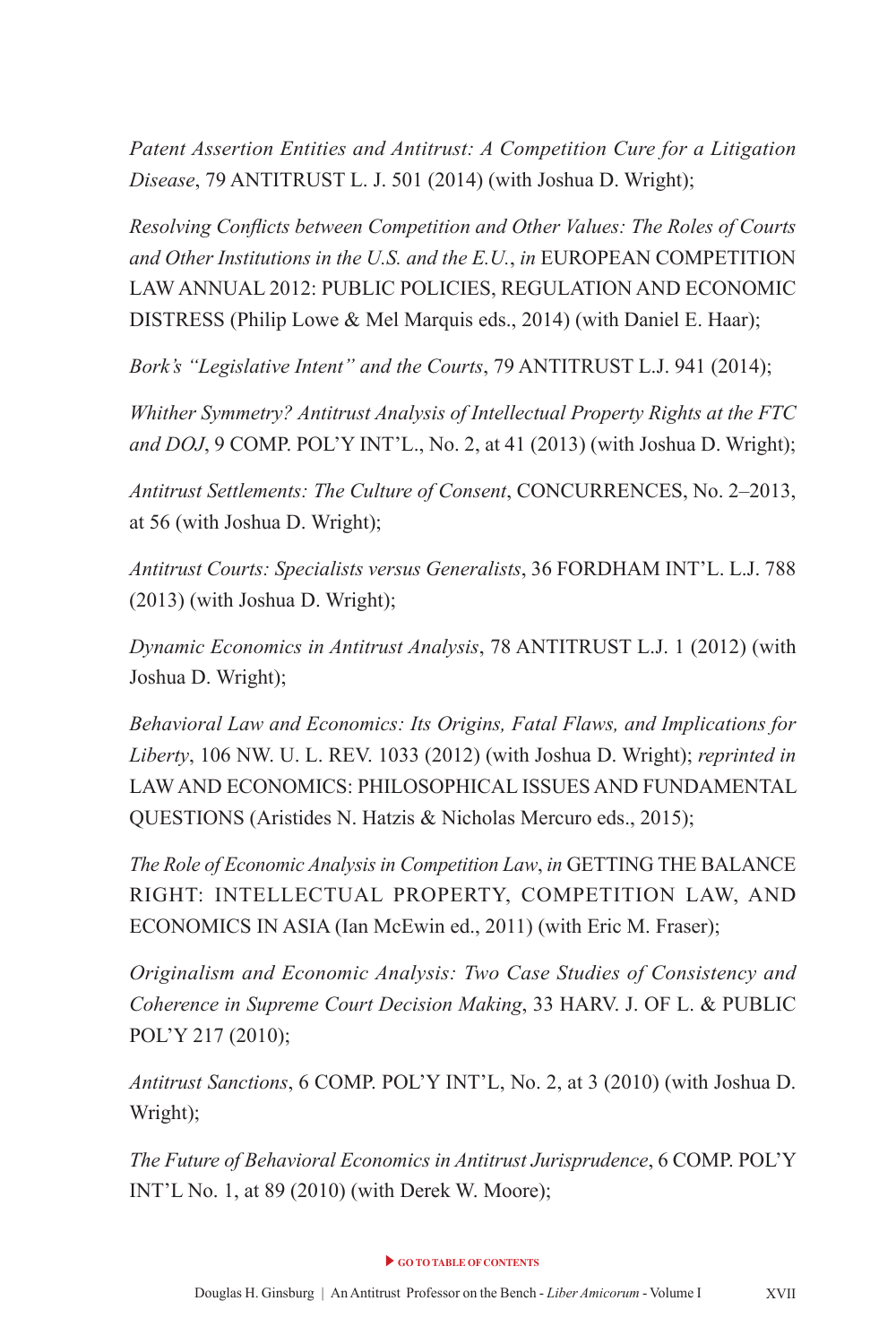*The Costs and Benefts of Private and Public Antitrust Enforcement: An American Perspective*, *in* COMPETITION LAW AND ECONOMICS: ADVANCES IN COMPETITION POLICY AND ANTITRUST ENFORCEMENT (Abel M. Mateus & Teresa Moreira, eds., 2010);

*Rethinking Cartel Sanctions*, 6 COMP. POL'Y INT'L (2010) (with Joshua Wright);

*The Role of Economic Analysis in Competition Law*, *in* GETTING THE BALANCE RIGHT: INTELLECTUAL PROPERTY, COMPETITION LAW, AND ECONOMICS IN ASIA (Ian McWein ed., 2010) (with Eric M. Fraser);

*Appellate Courts and Independent Experts*, 60 CASE WESTERN L. REV. 303  $(2010);$ 

*The Prosecutor and Post-Conviction Claims of Innocence: DNA and Beyond?*, 7 OHIO STATE J. OF CRIM. L. 771 (2010) (with Hyland Hunt);

*The Future of Behavioral Economics in Antitrust Jurisprudence*, 6 COMP. POL'Y INT'L 89 (2010) (with Derek W. Moore);

*Originalism and Economic Analysis: Two Case Studies of Consistency and Coherence in Supreme Court Decision Making*, 33 HARV. J. OF L. & PUB. POL'Y 217 (2010);

*Nondelegation and the Unitary Executive*, 12 U. PA. J. CONST. L. 251 (2010) (with Steven Menashi);

*The Costs and Benefts of Private and Public Antitrust Enforcement - An American Perspective*, *in* COMPETITION LAW AND ECONOMICS: ADVANCES IN COMPETITION POLICY ENFORCEMENT IN THE EU AND NORTH AMERICA (Abel M. Mateus & Teresa Moreira. eds., 2010);

*Antitrust Decisions of the Supreme Court, 1967-2007*, 3 COMP. POL'Y INT'L., No. 2, at 3 (2007) (with Leah Brannon);

*Synthetic Competition*, 16 MEDIA L. & POL'Y 1 (2006);

ARTICLE I, SECTION 1, LEGISLATIVE VESTING CLAUSE, in THE HERITAGE GUIDE TO THE CONSTITUTION (Edwin Meese, III ed.) (2005);

*Comparing Antitrust Enforcement in the United States and Europe*, 1 J. COMP. L. & ECON. 427 (2005);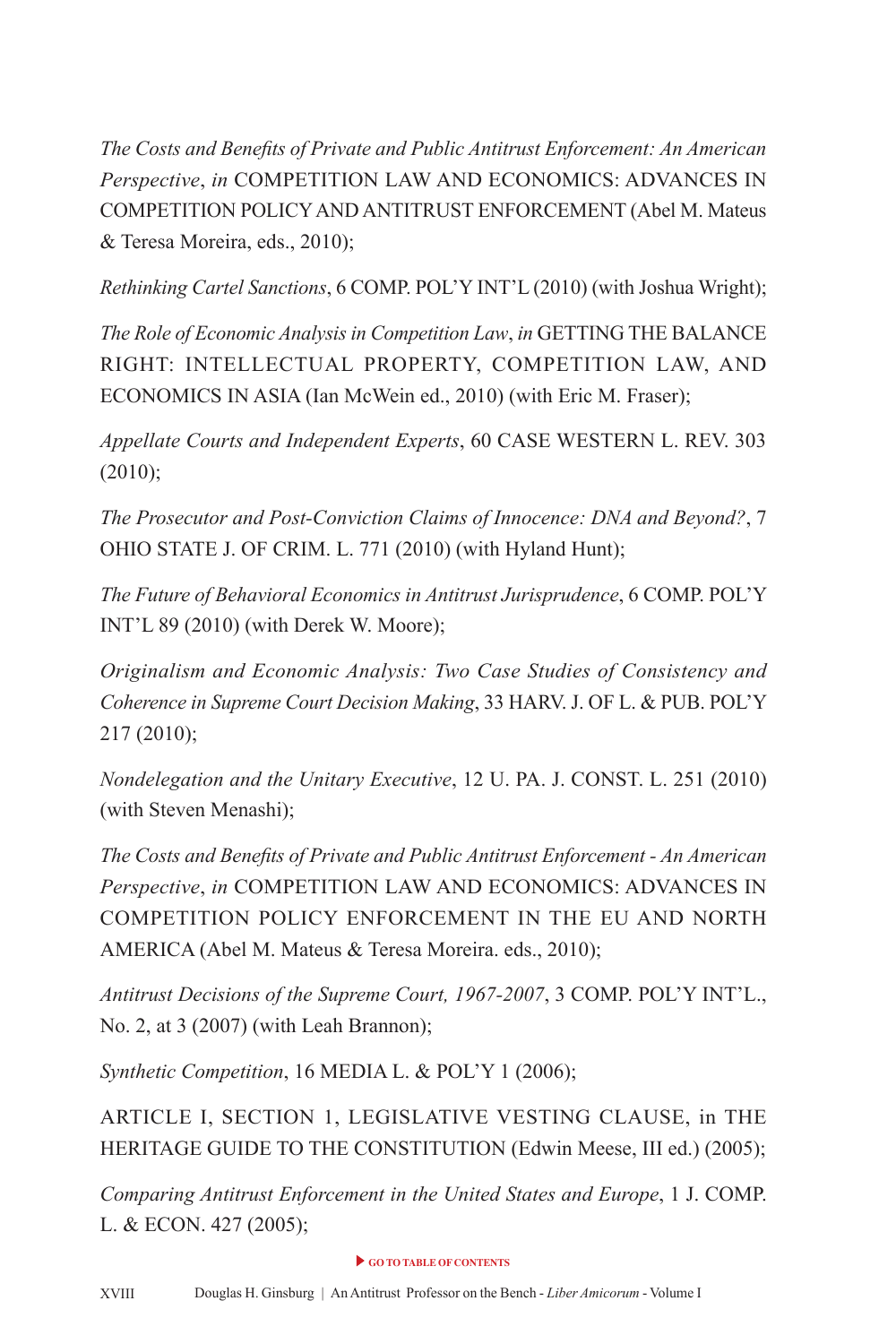*Determinants of Private Antitrust Enforcement in the United States*, Vol. 1, No. 2 COMP. POL. INT'L 29 (2005) (with L. Brannon);

*On Constitutionalism*, CATO SUPREME COURT REVIEW 7 (2003);

*The Court En Banc: 1991-2002*, 70 GEO. WASH. L. REV. 259 (2002) (with B. Boynton);

*International Antitrust: 2000 and Beyond*, 68 ANTITRUST L.J. 571 (2000);

*Multinational Merger Review: Lessons From Our Federalism*, 68 ANTITRUST L.J. 219 (2000) (with S. Angstreich);

*Foreword: "An Open Letter to Vice President Gore*,*" in* ENVIRONMENTAL GORE (J.A. Baden ed., 1995) ;

*Legal Responses to Bounded Rationality in German Administration: Comment*, 150 J. OF INSTITUTIONAL & THEORETICAL ECON. 163 (1994);

*Blackmail: An Economic Analysis of the Law*, 141 U. PA. L. REV. 1849 (1993) (with P. Shechtman);

*Nonprice Competition*, 38 ANTITRUST BULL. 83 (1993);

*A Property Rights Analysis of the Ineffciency of Investment Decisions by Labor-Managed Firms: Comment*, 148 J. OF INSTITUTIONAL AND THEORETICAL ECON. 45 (1992);

*Antitrust as Antimonopoly*, REGULATION (Summer 1991);

*Vertical Restraints: De Facto Legality Under the Rule of Reason*, 60 ANTITRUST L.J. 67 (1991);

*The Court En Banc: 1981-1990*, 59 GEO. WASH. L. REV. 1008 (1991) (with D. Falk);

*Rationalizing Antitrust: A Rejoinder to Professor Armentano* 35 ANTITRUST BULL. (1990), *reprinted in* 2 THE ANTITRUST IMPULSE 933 (Theodore P. Kovaleff, ed., 1994);

*The Appropriate Role of the Antitrust Enforcement Agencies*, 9 CARDOZO L. REV. 1277 (1988);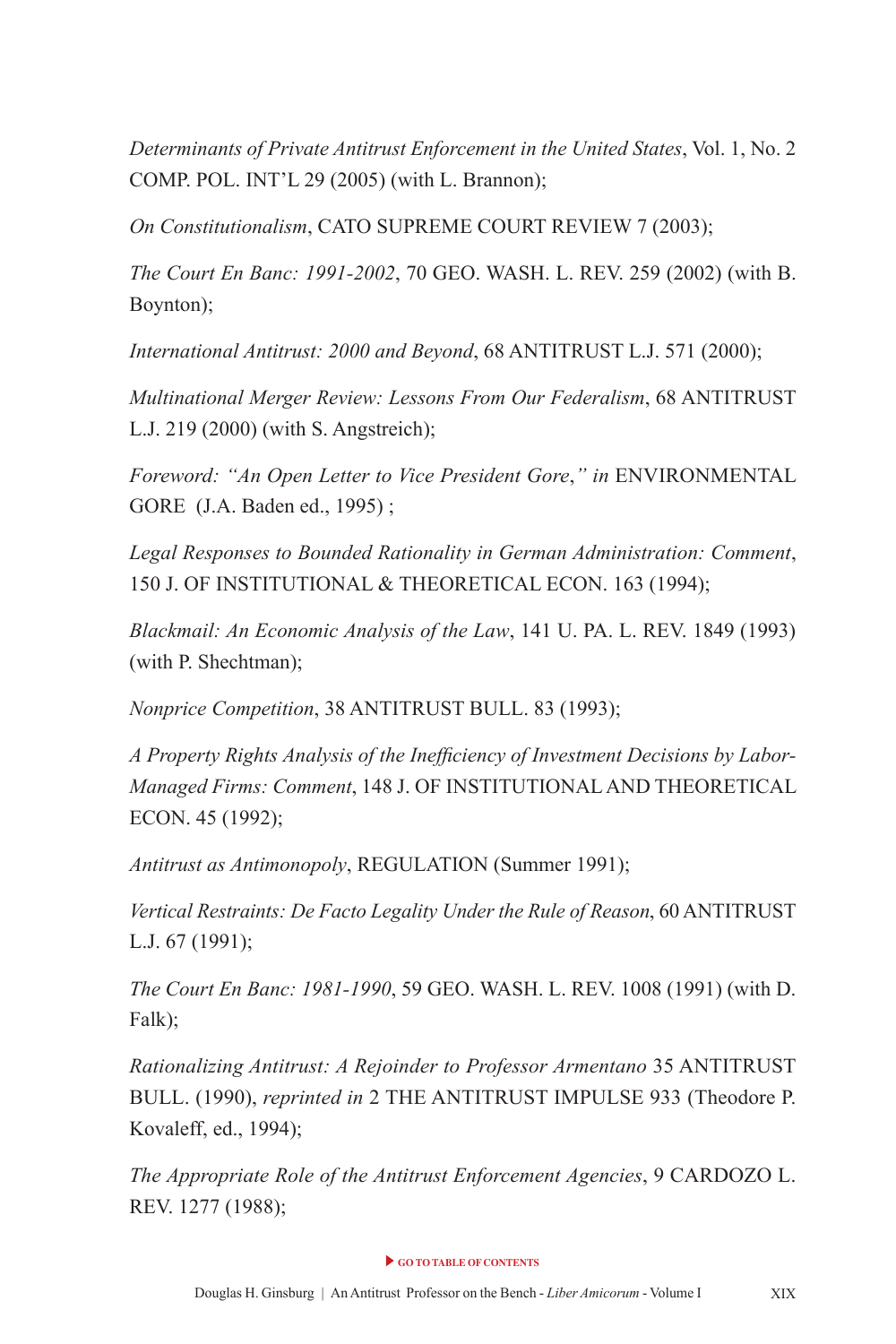*White House Review of Agency Rulemaking*, 99 HARV. L. REV. 1075 (1986) (with C. DeMuth);

*The Case Against Federal Intervention in the Market for Corporate Control*, 4 BROOKINGS REV. 15 (Winter/Spring 1986), *reprinted at* 32 U. OF CHICAGO L. SCHOOL RECORD 14 (1986) (with J. Robinson);

*The Future of Interstate Banking*, 9 J. CORP. L. 655 (1984), *reprinted at* 26 CORP. PRAC. COMMENTATOR 469 (1985);

*Rights of Excess: Cable and the First Amendment*, 6 COMMUNICATIONS AND THE LAW 71 (1984);

*Regulating Television Violence*, NAE workshop mimeo (1983);

*Interstate Banking: A Preview of the Issues*, ABA BANKING J. (1983);

*The New Illinois Bank Holding Company Act*, 99 BANK L. J. 598 (1982);

*Making Automobile Regulation Work: Policy Options and a Proposal, in* D. ginsburg & W. abErnathy, *supra* Books, *reprinted in* 2 HARV. J. L. & PUB. POL'Y 73 (1979);

*Ernst Freund and the First Amendment Tradition: Afterword*, 40 U. CHICAGO L. REV. 235 (1973)

#### **Book Reviews**

The Behavior of Federal Judges: A view from the D.C. Circuit, review by Lee Epstein, William Landes & Richard Posner, The Behavioral of Federal Judges, 97 **JUDICATURE** (No. 2, 2013);

*Rationalism in Regulation*, review of Richard Revesz & Michael Livermore, *Retaking Rationality: How Cost Beneft Analysis Can Better Protect the Environment*  and Our Health, 110 MICH. L. REV. 877 (2010) (with Christopher C. DeMuth);

*Competition Rules for the 21st Century: Principles from America's Experience*, by Ky P. Ewing, 103 MICH. L. REV. (2004);

*Money for Nothing: Politicians, Rent Extraction, and Political Extortion*, by Fred S. McChesney, 97 MICH. L. REV. 6 (1999);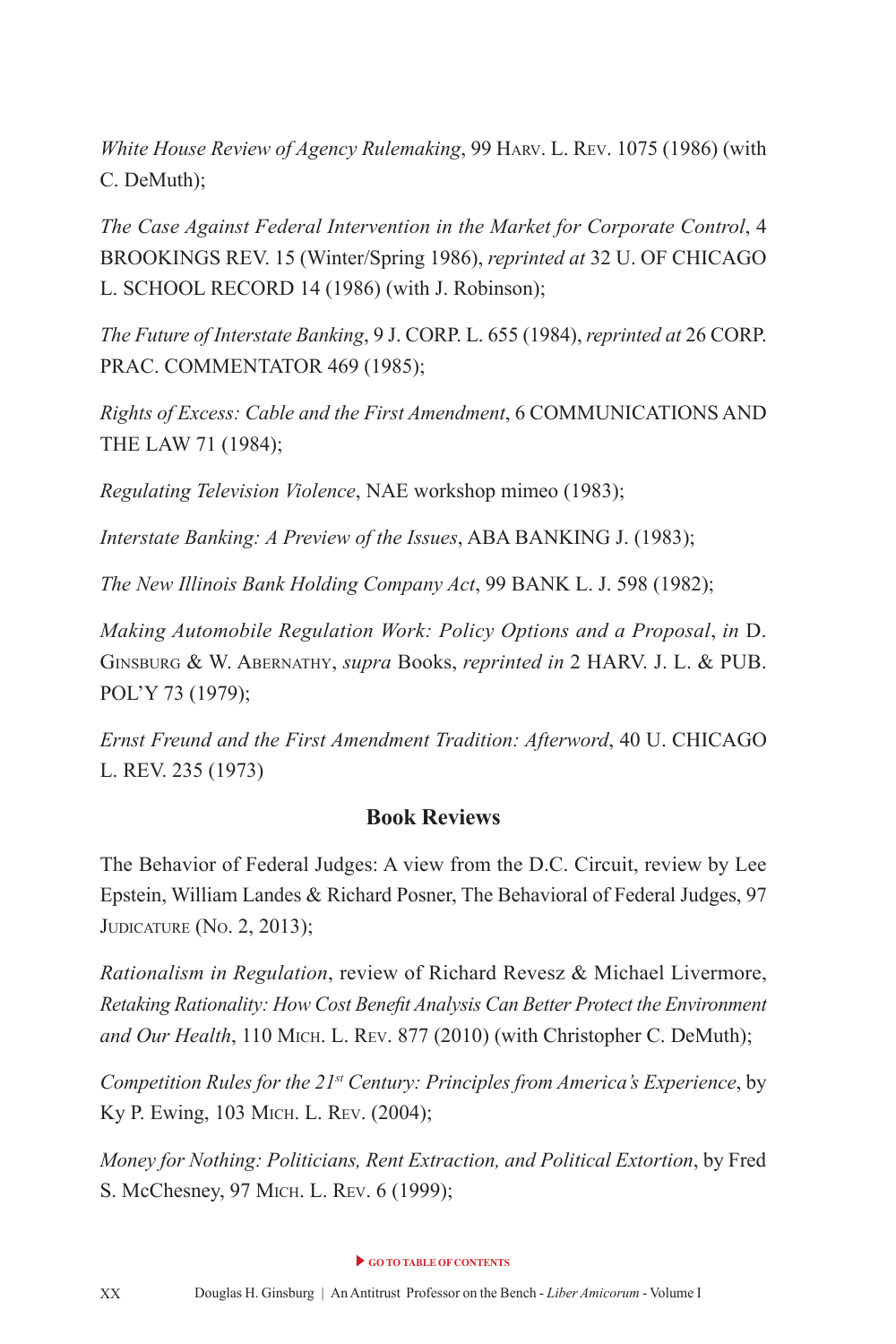*Power Without Responsibility: How Congress Abuses the People Through Delegation*, by David Schoenbrod, REGULATION MAGAZINE No. 1 (1995);

*Enterprise and American Law*, by Herbert Hovenkamp, 75 PUBLIC CHOICE 396 (1993);

*The Litigation Explosion*, by Walter Olsen, 90 MICH. L. REV. 1609 (1992);

*Regulation and Its Reform, Stephen Breyer, 20 HARV. J. LEGIS. 647 (1983);* 

*Reluctant Regulators: The FCC and the Broadcast Audience*, by Barry Cole & Mal Oettinger, 30 FED. COMMUNICATIONS L. J. 173 (1978)

#### **Occasional Papers**

*Comment on the Canadian Competition Bureau's White Paper, "Big Data and Innovation: Implications for Competition Policy in Canada" (The Global Antitrust Institute, Antonin Scalia Law School, George Mason University, November 29, 2017)*

*Comment on the Japan Patent Office's Tentative Guidelines on Licensing Negotiations Involving SEPs (The Global Antitrust Institute, Antonin Scalia Law School, George Mason University, November 10, 2017);*

*Comment on the Proposed Revisions to the People's Republic of China Anti-Unfair Competition Law (The Global Antitrust Institute, George Mason University School of Law. March 19, 2017);* 

*Comment on the U.S. Antitrust Agencies' Proposed Update of the Antitrust Guidelines for the Licensing of Intellectual Property (The Global Antitrust Institute, George Mason University School of Law. September 20, 2016);*

*Comment on the Proposed Revisions to the Guidelines of the Anti-Monopoly Commission of the State Council on Determining the Illegal Gains Generated from Monopoly Conduct and on Setting Fines (The Global Antitrust Institute, George Mason University School of Law. July 9, 2016);*

*Comment on the Japan Fair Trade Commission's Consultation on the Administrative Surcharge System (The Global Antitrust Institute, George Mason University School of Law. August 6, 2016);*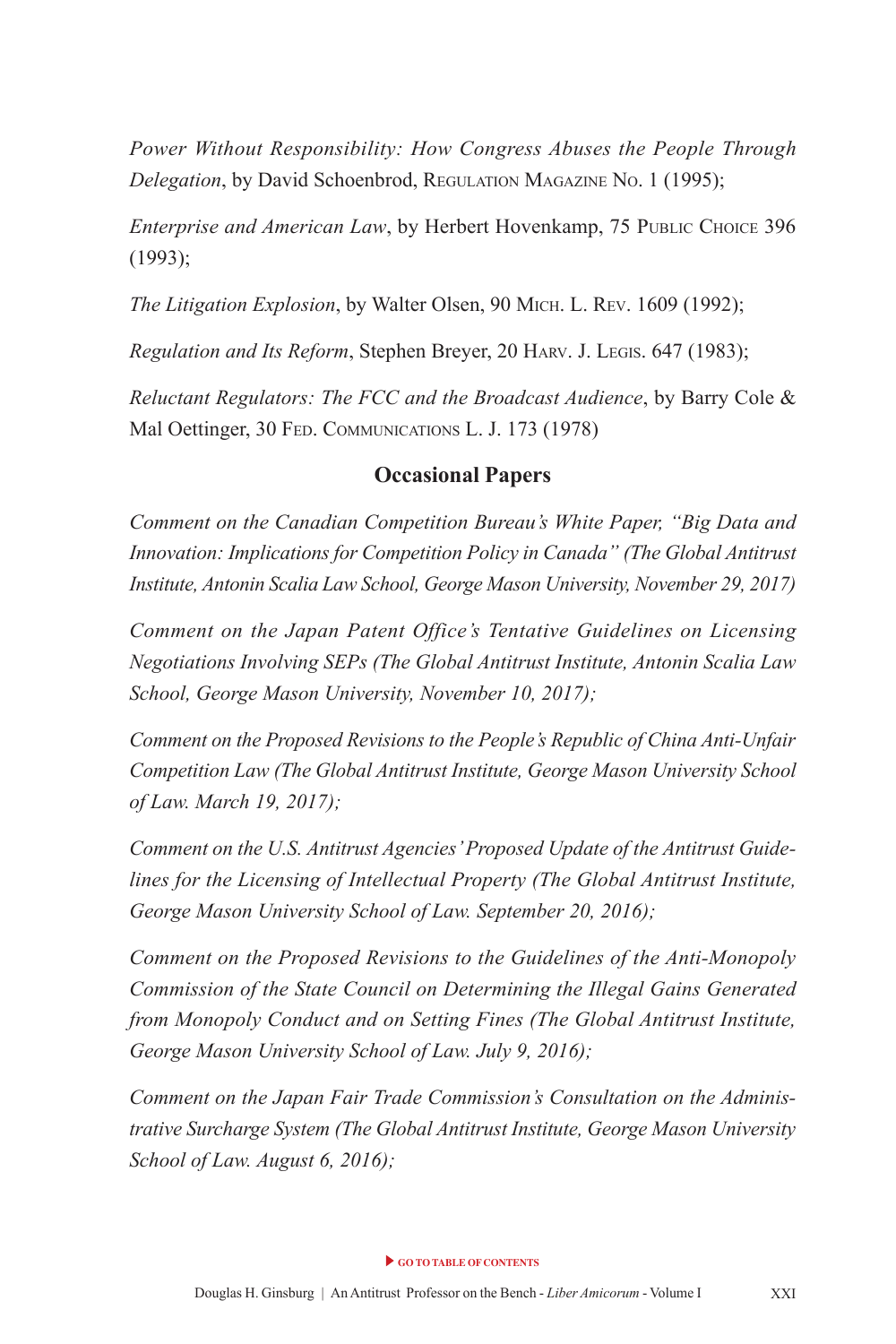*Comment on the India Department of Industrial Policy and Promotion's Discussion Paper on Standard Essential Patents (The Global Antitrust Institute, George Mason University School of Law. March 31, 2016);* 

*Comment on the Proposed Revisions to the People's Republic of China Anti-Unfair Competition Law (The Global Antitrust Institute, George Mason University School of Law. March 24, 2016);* 

*Comment on National Development and Reform Commission's Draft Anti-Monopoly Guideline on Intellectual Property Abuse (The Global Antitrust Institute George Mason University School of Law. January 13, 2016);* 

*Comment on the State Administration for Industry and Commerce Anti-Monopoly Guidelines on the Abuse of Intellectual Property Rights (The Global Antitrust Institute, George Mason University School of Law. January 11, 2016);* 

*Comment on the Korea Fair Trade Commission's Amendment to its Review Guidelines on Unfair Exercise of Intellectual Property Rights (The Global Antitrust Institute, George Mason University School of Law. January 3, 2016);* 

*Comment on the European Commission's Public Consultation on the Regulatory Environment for Platforms (The Global Antitrust Institute, George Mason School of Law. December 29, 2015);* 

*Comment on the Questionnaire for the Revision of China's Anti-Monopoly Law, (The Global Antitrust Institute, George Mason University School of Law. December 10, 2015);* 

*Comment to China's National Development and Reform Commission's (NDRC's) Anti- Monopoly Guide on Abuse Intellectual Property Rights, (The Global Antitrust Institute, George Mason University School of Law. November 12, 2015);*

*Comment on the Korea Fair Trade Commission's Revised Review Guidelines On Unfair Exercise of Intellectual Property Rights (The Global Antitrust Institute, George Mason University School of Law. October 5, 2015);* 

*Comment on China's NDRC's Questionnaire on Intellectual Property Rights Misuse Antitrust Guidelines (The Global Antitrust Institute, George Mason University School of Law. September 30, 2015);*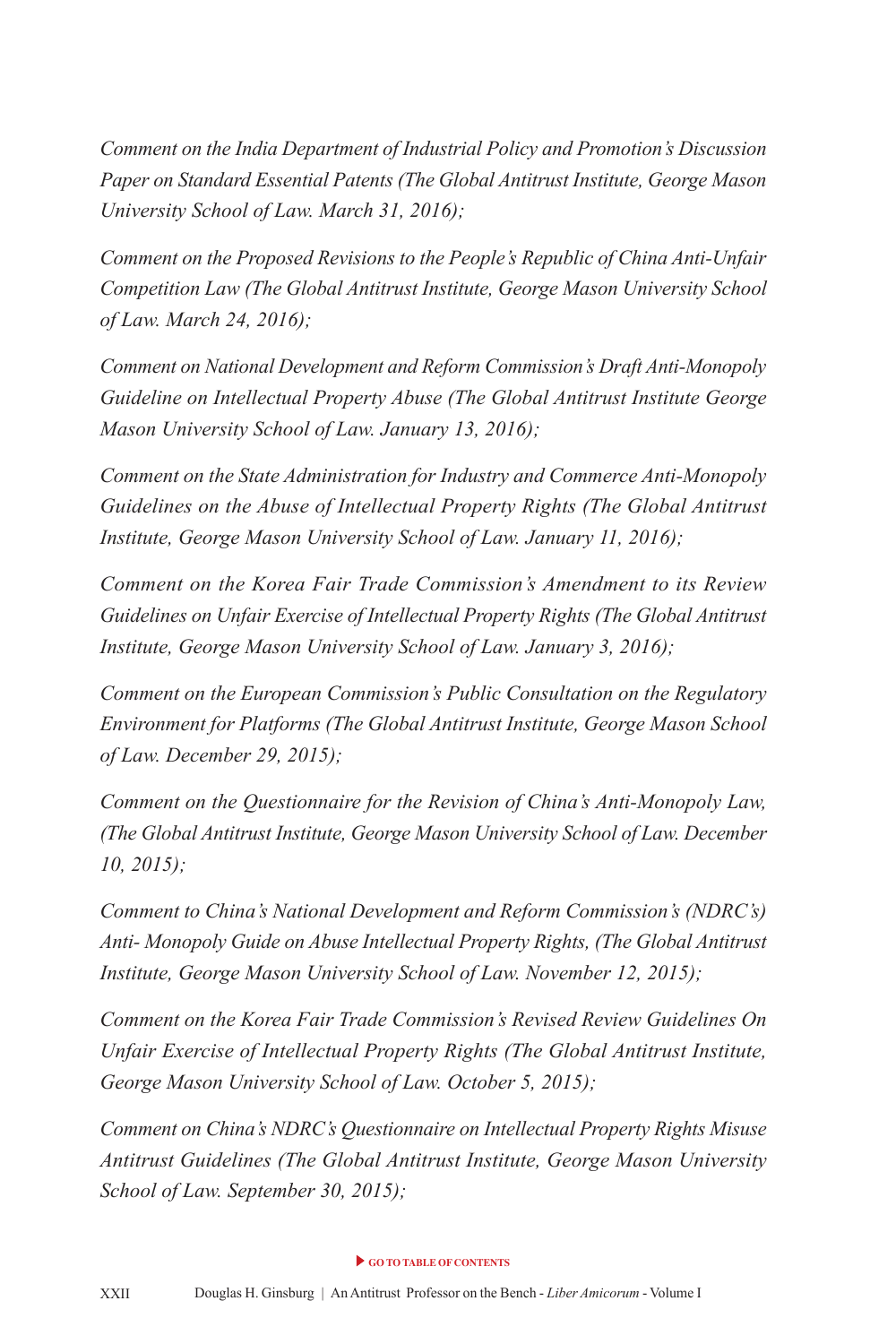*Comment on the Japan Fair Trade Commission's Draft Partial Amendment to the Guidelines for the Use of Intellectual Property Under the Antimonopoly Act* (George Mason Legal Studies, Research Paper No. LS 15-13, 2015) (with Joshua D. Wright);

*Comment on the Canadian Competition Bureau's Draft Updated Intellectual Property Enforcement Guidelines* (George Mason Legal Studies, Research Paper No. LS 15-14, 2015) (with Joshua D. Wright);

Introduction to *R.H. Bork, Legislative Intent and the Policy of the Sherman Act*, 2 Comp. pol'y int'l 225 (2006); excerpted at *Judge Bork, Consumer Welfare, and*  Antitrust Law, 31 HARV. J. L. & PUB. POL'Y 449 (2008);

*Refections of the Twenty-Fifth Anniversary of the Harvard Journal of Law & Public Policy*, 25 HARV. J. L. & PUB. POL'Y 835 (2002);

*Preface, First Amendment Law Handbook*, 1997-98 Ed. (1997);

*Introduction: Competitive Enterprise Institute*, ANTITRUST READER (1997);

*The Goals of Antitrust Revisited: Comment*, 147 J. OF INSTITUTIONAL & THEORETICAL ECon. 24 (1991);

*Introduction, Federal Spending and the Defcit: Is a Constitutional Remedy Necessary?* 11 GEO. MASON L. REV. 115 (1989);

In Memoriam: Judge Carl McGowan, 56 GEO. WASH. L. REV. (1988);

**The Reagan Administration's Legislative Initiative in Antitrust, 31 ANTITRUST BULL.** 851 (1986)

#### **Selected Presentations**

*Judge Richard Posner on Antitrust Remedies* (ABA Section of Antitrust Law. Washington, DC, April 12, 2018);

*International Antitrust Policy in the Trump Administration* (Heritage Foundation, Washington, DC, January 23, 2018);

*Extraterritorial Reach of Remedies* (OECD Competition Committee, Paris, France, December 5, 2017)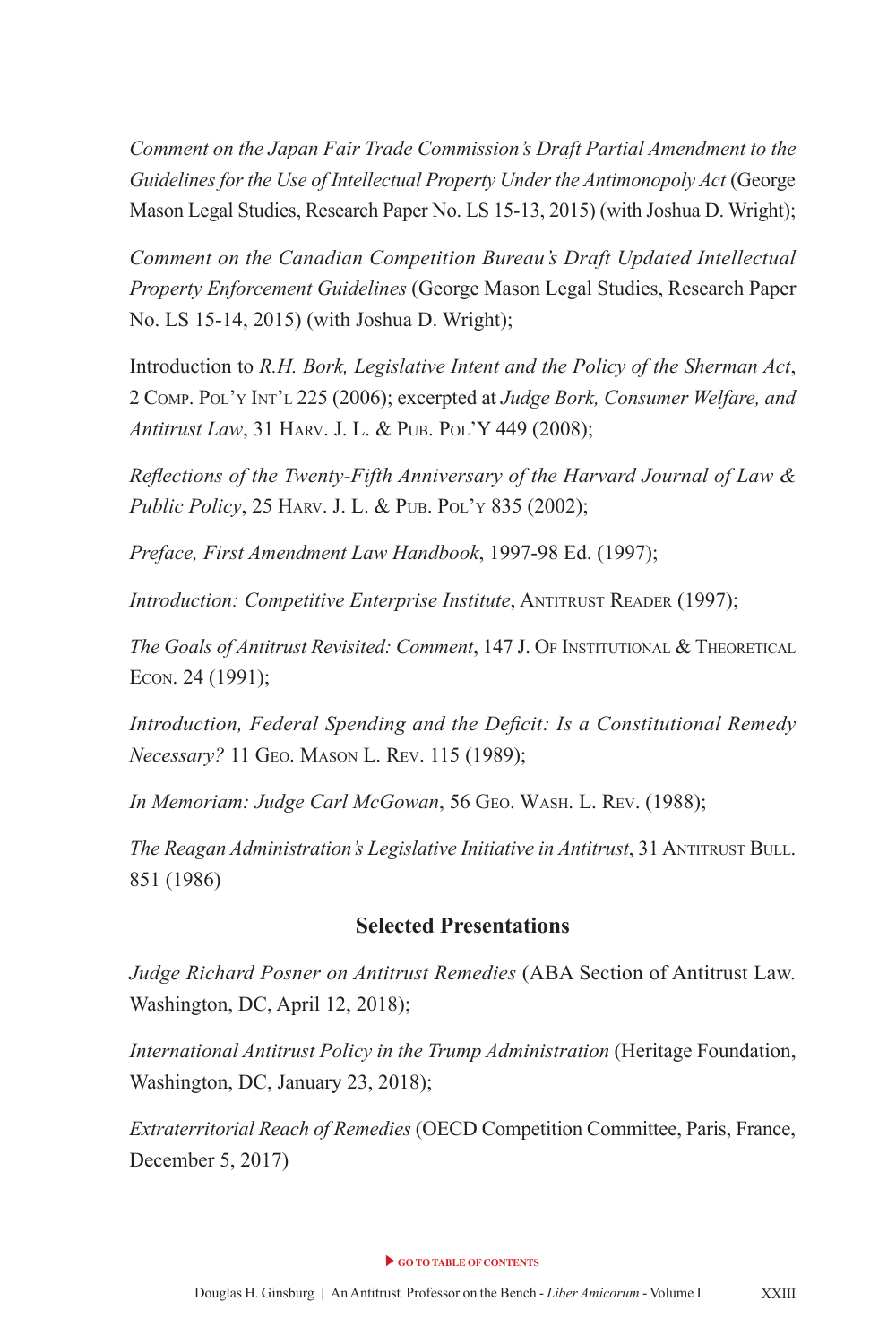*Antitrust and the Economics of Vertical Restraints* (Ministry of Industry and Informational Technology, Beijing, China, November 29, 2017);

*The Legacy of Goldfarb v. Virginia* (ABA Section of Antitrust Law, Washington, DC, March 29, 2017);

*Speaker*, China Competition Policy Forum – Implementation of Competition Policy in Supply-side Structural Reform (Beijing, China - October 27-28, 2016);

*Is territoriality still meaningful?*, New Frontiers of Antitrust, Paris, 7th International Concurrences Review Conference (June 13, 2016) (with Joshua Hazan);

*Antitrust Policy to Beneft Companies and Consumers Alike*, Forum for EU-US Legal Economic Affairs (Brussels, Belgium - April 12, 2016);

*Antitrust in High-Tech Markets*, Second Advanced Conference on Contemporary Competition Law Issues (Istanbul, Turkey - March 11, 2016);

*FTC v. NC Dental Board, Where Administrative Law Meets Antitrust*, ABA Section of Administrative Law and Regulatory Practice, Administrative Law Conference (Washington, DC - October 29, 2015);

*Non-practicing Entities, Patent Assertion Entities, and Antitrust*, 2015 Innovation and Competition Forum at the University of International Business and Economics (Beijing, China - October 12, 2015);

*Hot Topics in Antitrust Law Competition and Global Economy*, University of Chicago Alumni Law Society (Chicago, IL - April 13, 2015);

*Discovery and Creation in the Common Law*, Mont Pelerin Society (Lima, Peru – March 24, 2015

*Speaker*, *The United States Department of Justice (DOJ), Obama Administration Antitrust Policies: A Report Card*, Heritage Foundation (Washington, DC - January 29, 2015);

*Regulating Competition in High Tech Industries*, Federalist Society, Silicon Valley Chapter (Silicon Valley, CA - November 8, 2014);

*Judicial Ethics & Election Law in the United States*, (Mexico City - August 26,  $2014$ ;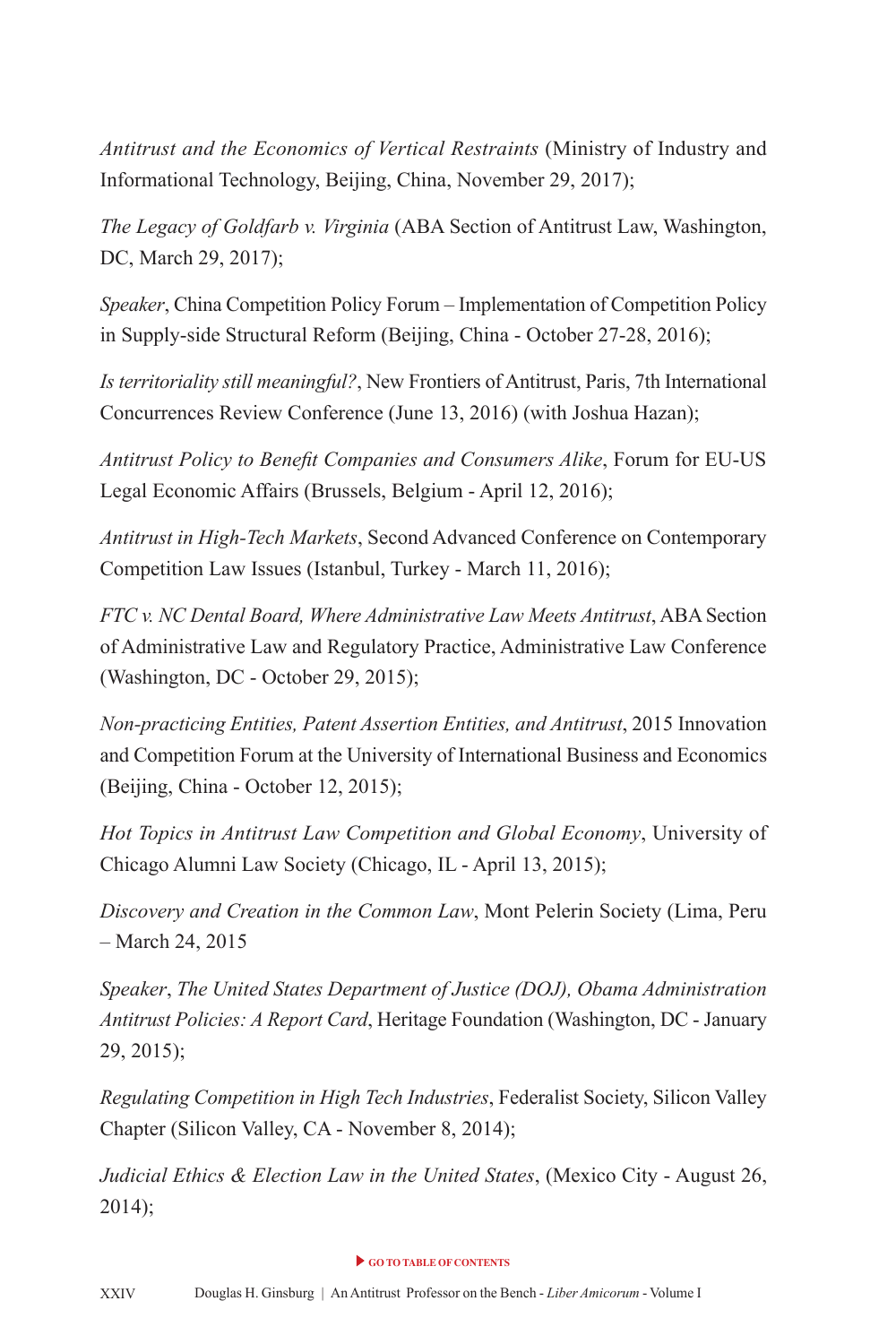*Competition and the Administrative State*, Transatlantic Legal Forum, Annual Conference (Hamburg, Germany - June 10, 2014);

*Un autre regard*, Cour de Cassation, 130ème anniversaire du Conseil supérieur de la magistrature, « la contribution des Conseils de Justice à la séparation des pouvoirs » (Paris, France - October 25, 2013);

*Problems of Adjudication in Competition Law Cases*, International League of Competition Law, Oxford Congress (Oxford, England - September 22, 2011);

*DNA & Post-Conviction Exonerations*, Federalist Society, Florida International University Student Chapter (Miami, FL - April 19, 2011);

*Speaker*, Federal Antimonopoly Service of Russia, Competition Development in Russia (Moscow, Russia - July 8-9, 2010);

*Speaker, Cartel Sanctions and the Balance of Optimal Enforcement*, University College London, Jevons Institute Advanced Training for Judges in Competition Law and Economics, (February 2010);

Presentations on "Private Enforcement" and "Market Dominance"; panels on *Conwood v. U.S. Tobacco* and *3M v. LaPage's*, China Intellectual Property Training Centre, Private Enforcement of Antimonopoly Law in China and the US (Beijing, China - October 26-30, 2009).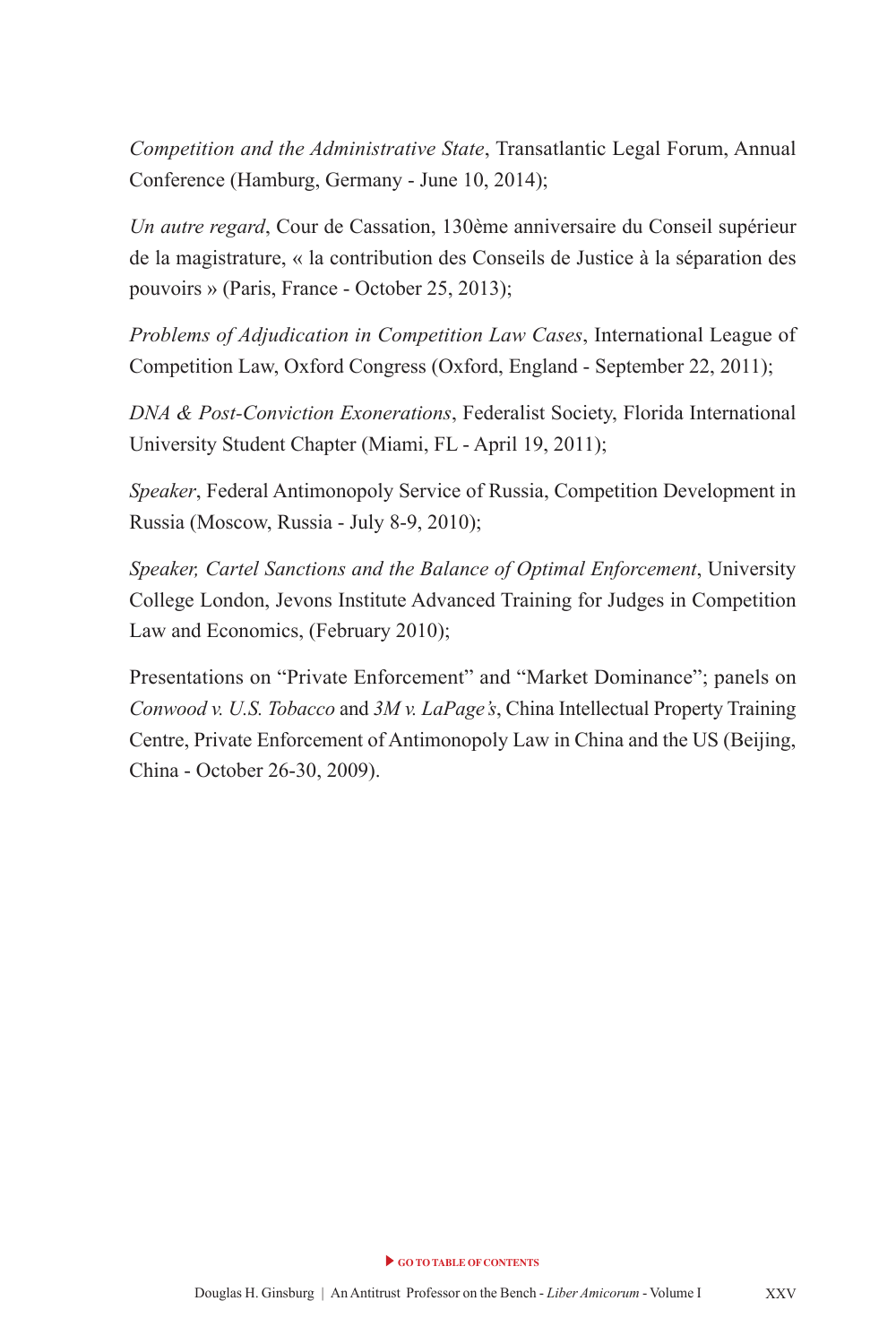# <span id="page-23-0"></span>**Global Convergence on Due Process Norms: Discussion and Recommendations**

JANA I. SEIDL JAMES F. RILL\* Baker Botts

#### **Abstract**

The proliferation of competition laws and enforcement regimes throughout the world has facilitated the development of market economies and global commerce. However, compliance with multiple enforcement regimes presents a challenge for frms operating in global markets where legal rules often confict. In the absence of international convergence as to substantive principles, the international community should focus on building consensus on due process standards. This includes identifying and ensuring the adoption and implementation of globally accepted procedural safeguards that promote fairness and protect the rights of parties. Although signifcant progress has been made in this endeavor, much remains to be accomplished not only around the recommendation of best practices especially those addressing judicial review—but also in the evaluation for the

Ms. Seidl is an Associate in the Washington, DC office of Baker Botts LLP. Mr. Rill is Senior Counsel in the Washington, DC office of Baker Botts LLP. The views are those of the authors and do not necessarily refect the views of the frm or any client. The valuable assistance of Jane Antonio, Senior Regulatory Analyst, of Baker Botts LLP is gratefully acknowledged.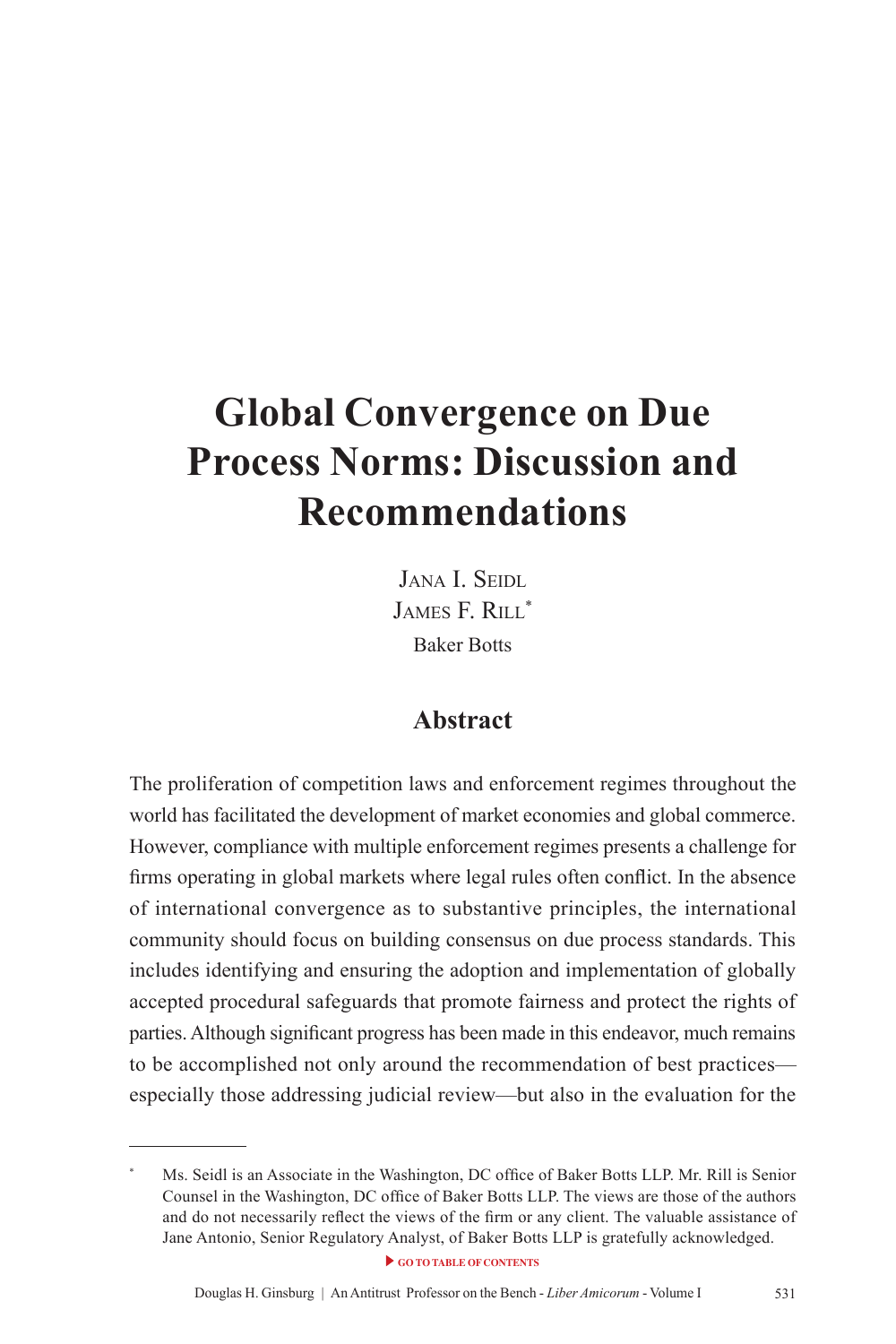adoption and implementation of guidance by individual jurisdictions. This article offers several proposals to promote the convergence of sound due process norms across competition regimes.

### **I. Introduction**

The widely recognized proliferation of competition laws and enforcement regimes throughout the world has facilitated the development of market economies and global commerce. At the same time, the multiplicity of jurisdictions enforcing antitrust laws presents a challenge to frms competing in increasingly global markets as such frms must confront numerous jurisdictions with diverse, uniquely tailored, and frequently conficting legal rules. Many of these differences are the natural result of distinct political and cultural norms and the stage of the nation's economy. However, it is also apparent that the foundation of antitrust decisions is not always transparent and may emanate from industrial policy objectives. Additionally, not all jurisdictions offer the same appropriate safeguards of procedural fairness to protect the rights of parties. This failure in turn contributes to non-transparency of the rationale for decisions and a lack of confdence in the legal institutions.

Harmonization of substantive principles guiding competition enforcement may not be on the immediate horizon. Nevertheless, there is no reason why effective steps cannot be taken to ensure adoption and implementation of globally accepted procedural norms that ensure transparency, respect for procedural rights of parties, and even facilitate progress toward convergence of substantive standards based on sound economics and consumer welfare.

Progress toward consensus on due process standards has been made through the work of international bodies and professional organizations. Much remains to be done, however, not only in respect to development and adoption of basic principles of procedural fairness, but also in fomenting and assessing the extent to which these principles are implemented in practice. Herein we offer some suggestions in that regard.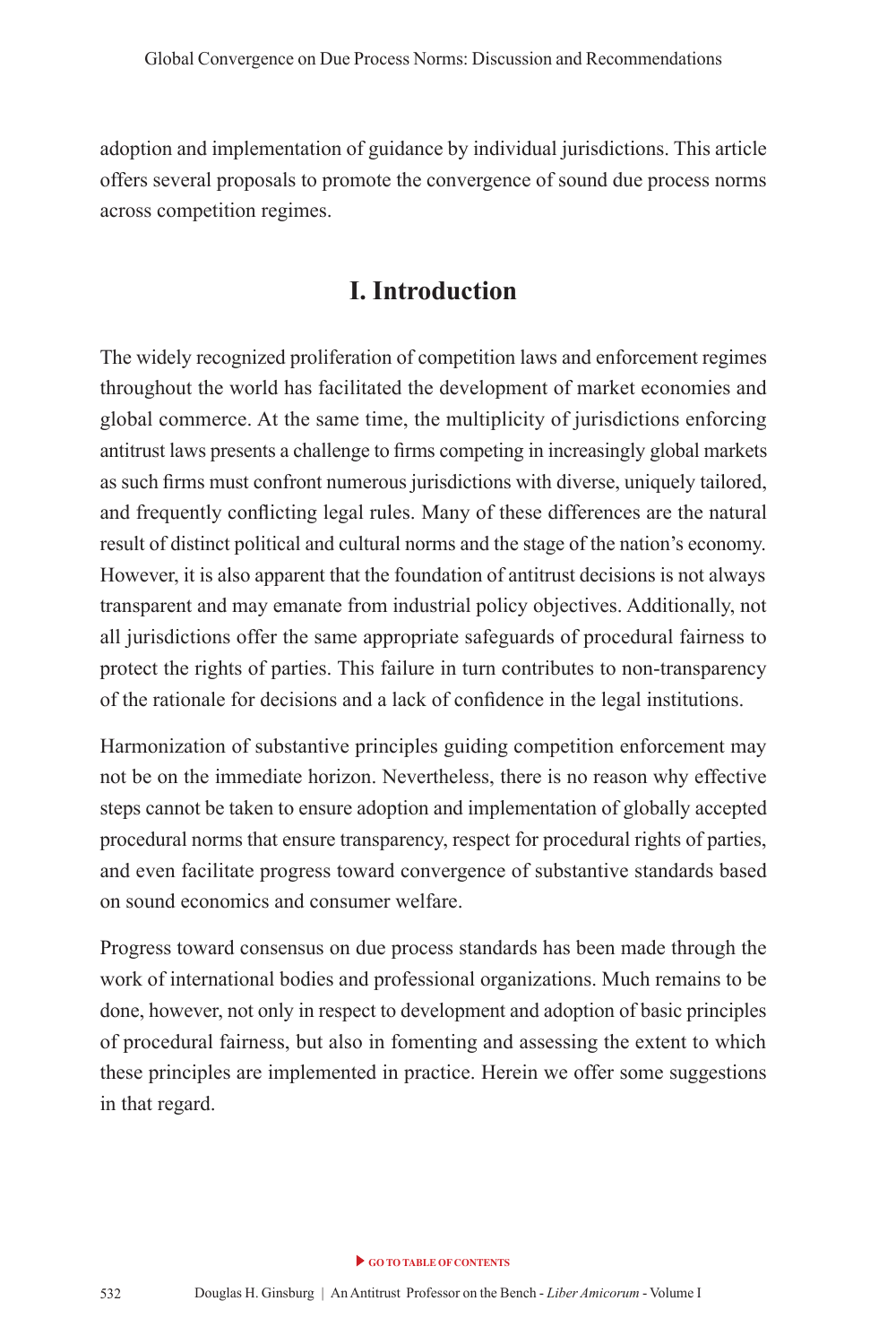## **II. It is Increasingly Important to Promote Sound Global Standards of Procedure (and Substance) for Antitrust Policy and Enforcement with Cross-Border Effect**

Since the 1990s, both the number of nations with competition, or antitrust, laws and nations that actively enforce such laws has soared, as a host of new countries have joined established competition regimes (e.g., the United States) in promoting consumer welfare. In fact, since 2000, the year of the International Competition Policy Advisory Committee's (ICPAC) report to the United States Attorney General and Assistant Attorney General for Antitrust, the number of countries with competition regimes has grown from 80 to over 120. Additionally, countries with established antitrust codes continue to develop and refne their laws, informed by increased enforcement activity over the past two decades. Membership in intergovernmental organizations has grown exponentially as well. From 2002 to 2009 alone, the International Competition Network's (ICN) membership grew to include competition agencies from originally fourteen jurisdictions to today's ninety-two jurisdictions.<sup>1</sup> Including non-governmental advisors, the ICN's membership totals over 300.<sup>2</sup>

With the proliferation of competition laws also came the development that in some instances antitrust agencies and other instruments of government—long established as well as newly created—promote industrial policy and national champions under the guise of competition enforcement. Indeed, the use of competition concerns as a pretext for fostering industrial policy has a far-reaching history. An example of this type of protectionist misuse of antitrust law is the attempt by the European Commission (EC) to block the Boeing McDonnell Douglas merger based on a desire to protect its domestic industry in the late 1990s. Then-Assistant Attorney General for Antitrust, Joel Klein, met with then-European Commissioner for Competition Policy, Karel Van Miert, in an attempt to persuade the EC to close its investigation and sanction the transaction, like the FTC had already done. But

<sup>1</sup> International Competition Network, *History*, http://www.internationalcompetitionnetwork.org/ uploads/library/doc608.pdf; *see also* ICN Factsheet and Key Messages, at 1 (April 2009), http:// www.internationalcompetitionnetwork.org/uploads/library/doc608.pdf.

<sup>2</sup> *See* International Competition Network*, Member Directory*, http://www.internationalcompetitionnetwork.org/members/member-directory.aspx.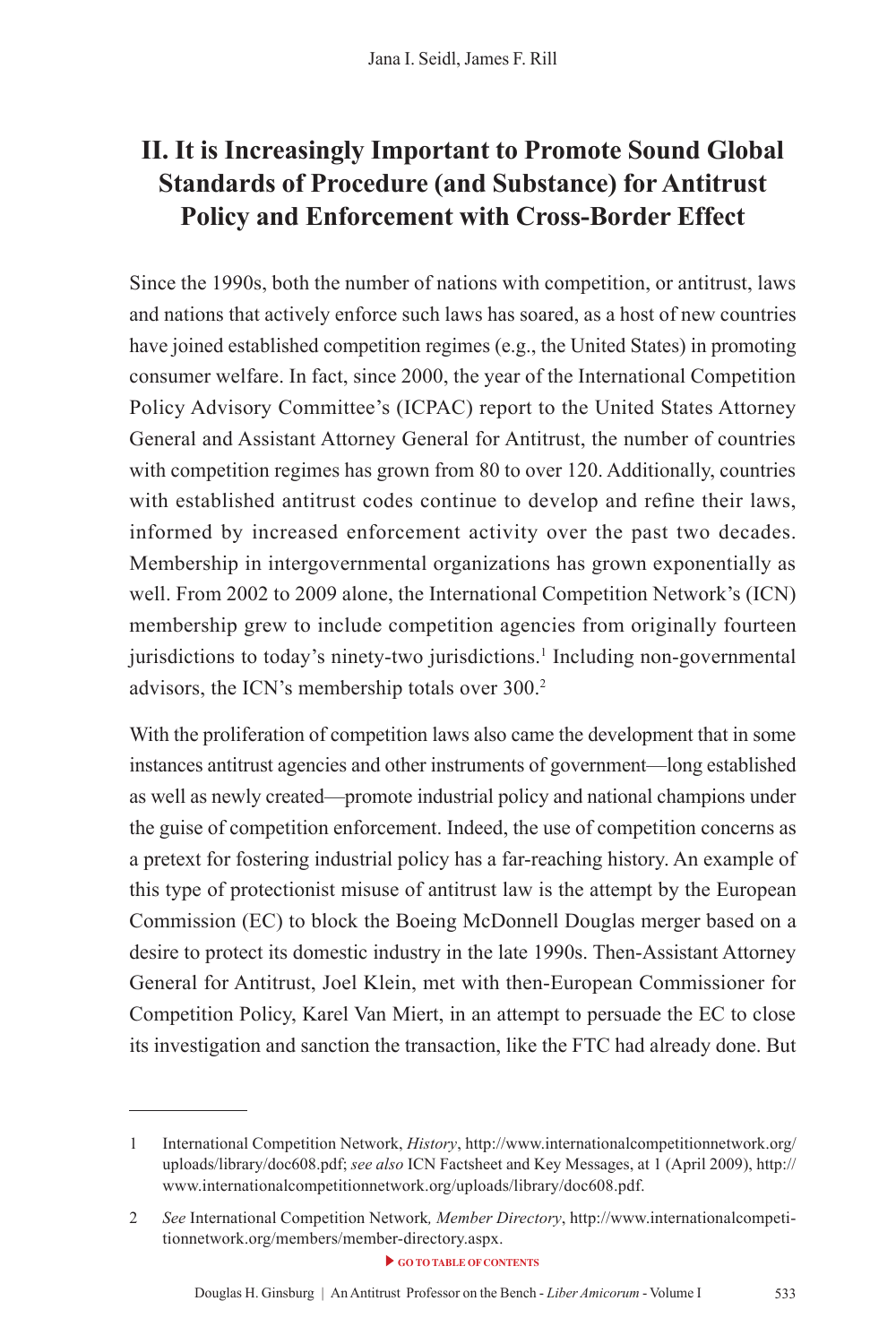it took President Clinton threatening sanctions for the EC to change course and allow the merger to proceed. 3

Even today, industrial policy, which should have no place in antitrust law, is still invoked by competition regimes across the globe, especially those just emerging. For example, this improper consideration of non-economic principles in competition enforcement is a prominent feature of China's Anti-Monopoly Law (AML), which explicitly calls for competition enforcers to take into account industrial policy objectives, including the protection of state owned enterprises. The regime's AML Article 1 reads: "This law is enacted for the purpose of preventing and restraining monopolistic conduct, protecting fair market competition, enhancing economic effciency, safeguarding the interests of consumers and interests of the society as a whole, promoting the healthy development of the socialist market economy."<sup>4</sup> And leading up to the enactment of the AML, Chinese officials' statements also endorsed protectionist industrial policy. Specifcally, Chinese offcials noted that in their view, multinationals "exploit fnancial and technological advantages to dominate markets, suppress competition, and injure competitors and consumers" in China, and thus China faces "a need to impose countermeasures to regulate multinationals' anticompetitive conduct."5

This stance is refected in practice in China's competition law enforcement, as was noted widely by observers who decried the Ministry of Commerce of People's Republic of China (MOFCOM) blocking of Coca Cola's proposed acquisition of Chinese fruit juice manufacturer Huiyuan Juice Group Ltd.6 MOFCOM noted in a statement announcing the decision that its reasoning was in part informed by a concern that the transaction would harm competition in China's juice market

<sup>3</sup> *See* Alison Mitchell, Clinton Warns Europeans of Trade Complaint on Boeing Deal, N.Y. TIMES, July 18, 1997, at D2; Commission Decision of 97/816, 1997 O.J. (L 336).

<sup>4</sup> *See* Anti-Monopoly Law of the People's Republic of China, ch 1. art. 1 (promulgated by the Standing Comm. of the Nat'l People's Cong., Aug. 30, 2007 (effective Aug. 1, 2008), http:// www.gov.cn/ffg/2007-08/30/content\_732591.htm.

<sup>5</sup> Fair Trade Bureau, SAIC, *Competition-Restricting Behavior of Multinational Companies in China and Possible Countermeasures*, 5 bi-WEEkly of administration for industry and CommErCE (2004).

<sup>6</sup> *See, e.g.*, Daniel C.K. Chow, *China's Enforcement of its Anti-Monopoly Law and Risks to Multinational Companies,* 14 santa Clara J. int'l. l. 99, 105 (2016); Sundeep Tucker, *China Blocks Coca-Cola Bid for Huiyuan*, finanCial timEs (Mar. 19, 2009), https://www.ft.com/ content/5c645830-1391-11de-9e32-0000779fd2ac.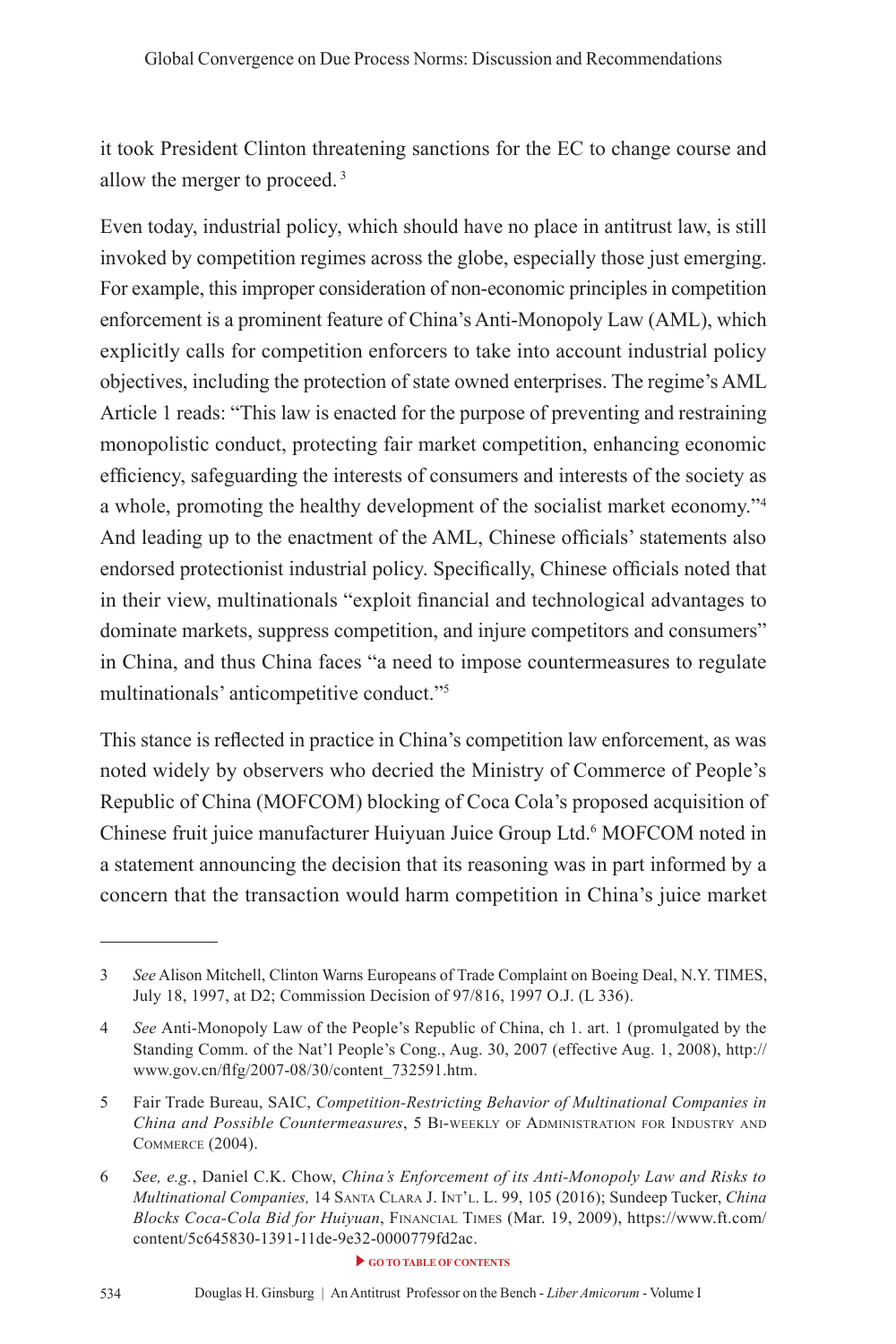because it would hamper small and medium-sized juice companies' ability to compete.7 MOFCOM also indicated a fear that Coca-Cola may be able to control the Chinese "Huiyuan" brand post transaction.8

This example, just one of many, demonstrates that industrial policy can thrive under the guise of competition enforcement where due process safeguards are insufficient and transparency of competition law enforcement action is lacking. In addition to rectifying these shortcomings, convergence on due process norms can also foster crucial convergence on substantive analysis and procedure, ensuring predictability and crucial certainty which businesses require to operate effciently.

## **III. National and International Organizations Have Recognized and Attempted to Deal with These Issues**

Recognizing the desirability of global consensus on competition law issues, especially due process norms, intergovernmental bodies, such as the Organization for Economic Co-operation and Development (OECD) and the ICN, as well as private organizations, including the American Bar Association, International Chamber of Commerce (ICC), and the Global Antitrust Institute, encourage the open exchange of ideas and experiences regarding competition investigations. For example, following the ICPAC report, the OECD's Business and Industry Advisory Committee and the ICC collaborated to propose merger notifcation and timing recommendations centered on providing fundamental due process safeguards, including transparency, a clear statement of concern, communication with the parties throughout the process, and independent review of any frst instance decision. These recommendations in turn served as the basis for the ICN's and OECD's own best practices guides for merger review, adopted from 2002 to 2005.<sup>9</sup>

<sup>7</sup> *See* Press Release, MOFCOM (Mar. 18, 2009).

<sup>8</sup> *See* Announcement No. 22, *Prohibiting Coca - Cola Company's Acquisition of Huiyuan Company*, MOFCOM (Mar. 18, 2009).

<sup>9</sup> The ICN adopted its Recommended Practices for Merger Notifcation Procedures from 2002–2005. *See* ICN, Implementation of the Recommended Practices for Merger Notifcation and Review Procedures (April 2005), http://www.internationalcompetitionnetwork.org/uploads/ library/doc324.pdf. The OECD adopted its Recommendation of the Council on Merger Review in 2005. *See* OECD, Recommendations and Best Practices: Recommendations on the Council of Merger Review (2005), http://www.oecd.org/competition/mergers/40537528.pdf.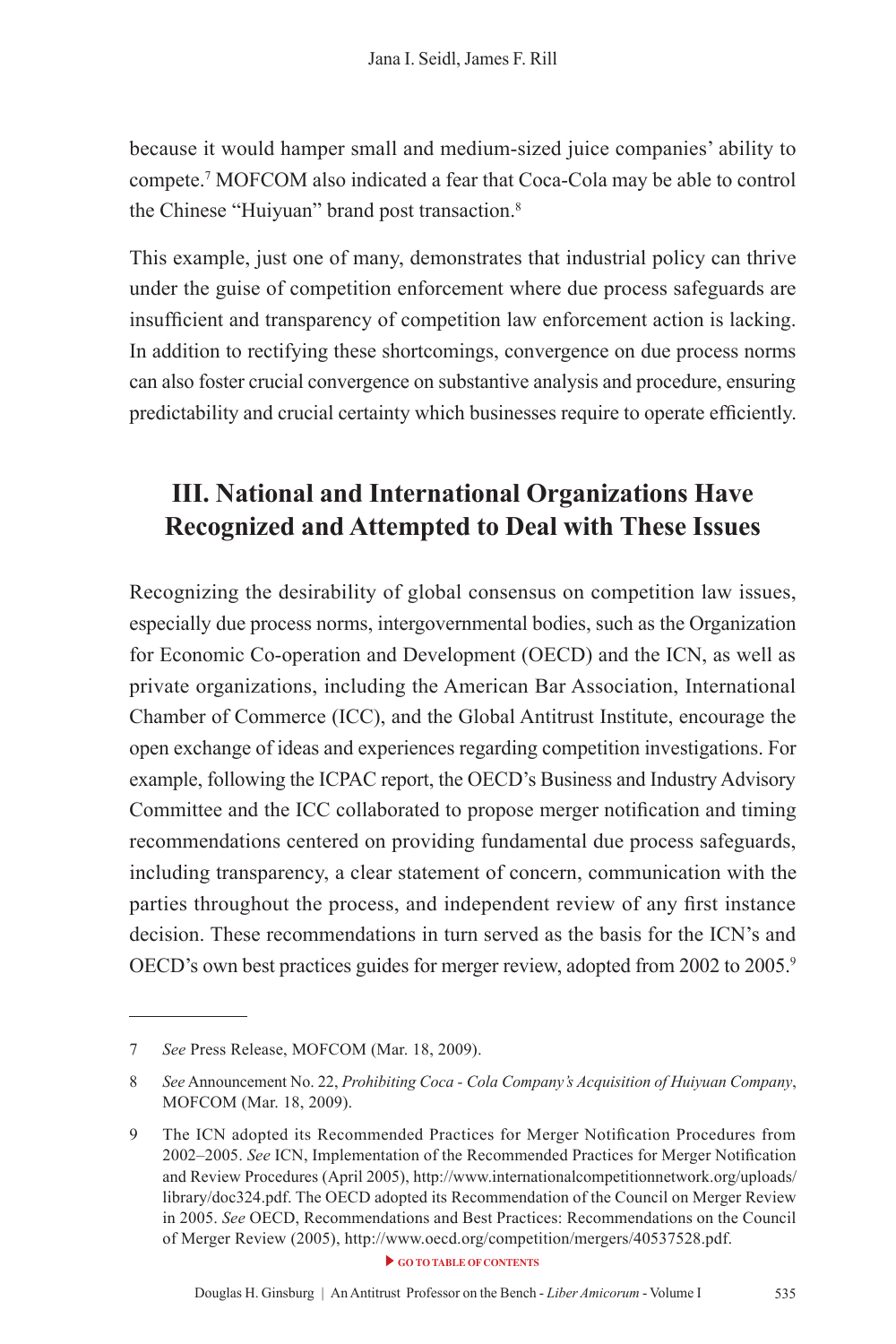In addition to these efforts, the OECD promotes dialogue between competition regimes and convergence in part through round tables on competition policy issues. This exchange of views is facilitated by countries' submissions and submissions of invited experts. The results are subsequently published in a best practices guidebook. Christine Varney, then-Assistant Attorney General (AAG) for the Department of Justice's Antitrust Division initiated one of these roundtable discussions in a 2009 speech before the International Bar Association's Competition Conference in Fiesole. Calling for a global focus on procedural due process norms, AAG Varney emphasized that the focus should be on "refn[ing] procedures that parties can understand and rely on as a means of removing unnecessary uncertainty from enforcement efforts."10 What resulted were three round tables in February and June 2010 and October 2011. The frst two roundtables focused on basic procedures followed by the OECD member states for guaranteeing due process and agency responses to targeted procedural fairness questions. The 2011 roundtable addressed judicial review and general developments on due process. The substance and fndings of these three roundtables were consolidated and published in two reports titled, *Procedural Fairness: Transparency Issues in Civil and Administrative Enforcement Proceedings* and *Procedural Fairness: Competition Authorities, Courts and Recent Developments* respectively.11

The ICN similarly has focused on due process and convergence on international norms. In 2012 the ICN's Agency Effectiveness Working Group established an Investigative Process Project with the specifc task of identifying the enforcement experiences of agencies in order to study different investigative processes in action. The goal of the study was to determine the effect of varying investigative principles and processes on agency decision-making to ultimately arrive at key practices to improve effective agency process. In 2015, the ICN formally adopted its guidance

<sup>10</sup> Christine A Varney, Procedural Fairness,13th Annual Competition Conference of the International Bar Association, Fiesole, September 12, 2009, www.justice.gov/atr/public/speeches/249974. htm.

**[GO TO TABLE OF CONTENTS](#page-7-0)** 11 *See* Organization for Economic Co-operation and Development, Policy Roundtables, Procedural Fairness: Transparency Issues in Civil and Administrative Enforcement Proceedings, http:// www.oecd.org/daf/competition/48825133.pdf; OECD, Policy Roundtables, Procedural Fairness: Competition Authorities, Courts and Recent Developments, http://www.oecd.org/daf/competition/ProceduralFairnessCompetition AuthoritiesCourtsandRecentDevelopments2011.pdf.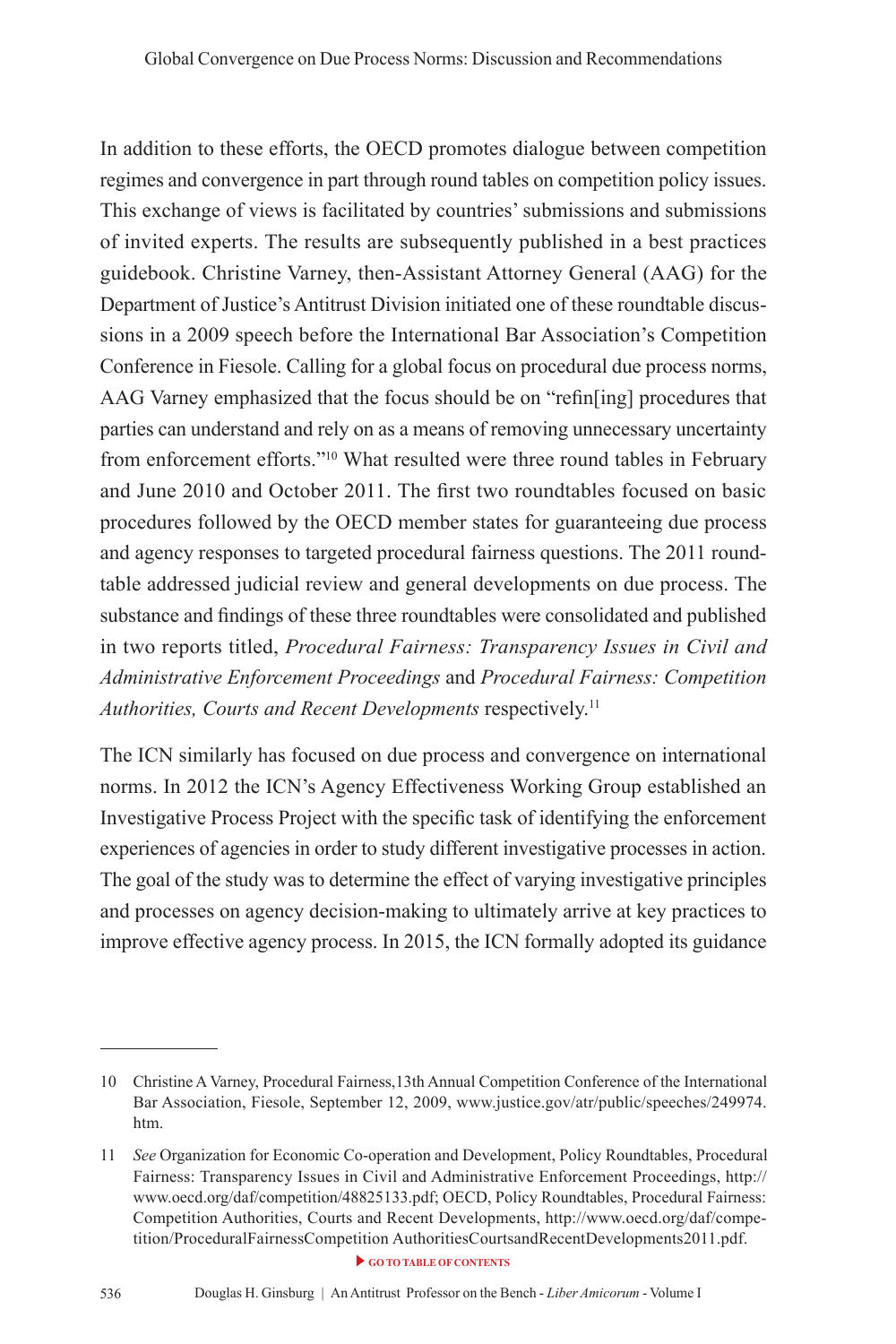on investigatory procedures.12 Commenting on the "ICN Guidance on Investigative Process," then-Chairwoman Edith Ramirez noted that "[g]ood investigative process leads to better agency decision making, protects the procedural rights of parties and bolsters the legitimacy of competition enforcement."13

Private sector engagement in the need for procedural fairness in competition law enforcement has intensifed as well. The ABA and ICC, among others, have long published their own guidelines on internationally accepted due process norms.14 And just in the last few years, the Global Antitrust Institute (GAI) at the Antonin Scalia Law School has joined the core group of private organizations to promote convergence. The GAI is led in part by Judge Douglas H. Ginsburg, who chairs the organization's International Board of Advisors. Its mission is to foster education and thus facilitate the development of sound competition policy in existing and emerging regimes. Through economic education programs, recommendations on draft laws and guidelines, and academic conferences featuring foreign judges and competition enforcers, the GAI fosters convergence on internationally accepted best practices in competition law analysis.

All of these developments enhance movement toward a general consensus of certain due process principles, which can be summarized in fve aspects: (1) the right to confront the objections and evidence, (2) a hearing before the actual decision-maker, (3) an independent decision maker, (4) a timely decision, and, critically,  $(5)$  review by an independent arbiter.<sup>15</sup> The first four principles are focused on guaranteeing appropriately extensive due process safeguards during

<sup>12</sup> International Competition Network, ICN Guidance on Investigative Process, http://www. internationalcompetitionnetwork.org/uploads/library/doc1028.pdf.

<sup>13</sup> Dept. Justice, *International Competition Network Adopts Guidance on Investigative Process*  to Enhance Procedural Fairness in COMPETITION CASES AND COOPERATION IN INTERNATIONAL mErgEr EnforCEmEnt (May 1, 2015), https://www.justice.gov/opa/pr/international-competition-network-adopts-guidance-investigative-process-enhance-procedural.

<sup>14</sup> *See* int'l ChambEr of CommErCE, EffECtivE proCEdural safEguards in CompEtition laW EnforCEmEnt proCEEdings 8 (2017), https://cdn.iccwbo.org/content/uploads/sites/3/2017/07/ ICC-Due-Process-Best-Practices-2017.pdf; AMERICAN BAR Ass'N, SECTION OF ANTITRUST LAW, BEST PRACTICES FOR ANTITRUST PROCEDURE–REPORT OF THE ABA SECTION OF ANTITRUST LAW INTERNATIONAL TASK FORCE (MAY 22, 2015), www.americanbar.org/content/dam/aba/administrative/antitrust\_law/at\_comments\_bestprac\_20150522.authcheckdam.pdf.

<sup>15</sup> Douglas H. Ginsburg & Taylor M Owings, *Due Process in Competition Proceedings*, 11:1 Comp. l. intn'l1 (April 2015), https://www.ibanet.org/Document/Default. aspx?DocumentUid=C45C4020-65E8-48B8-8336-7E67ADC3480B.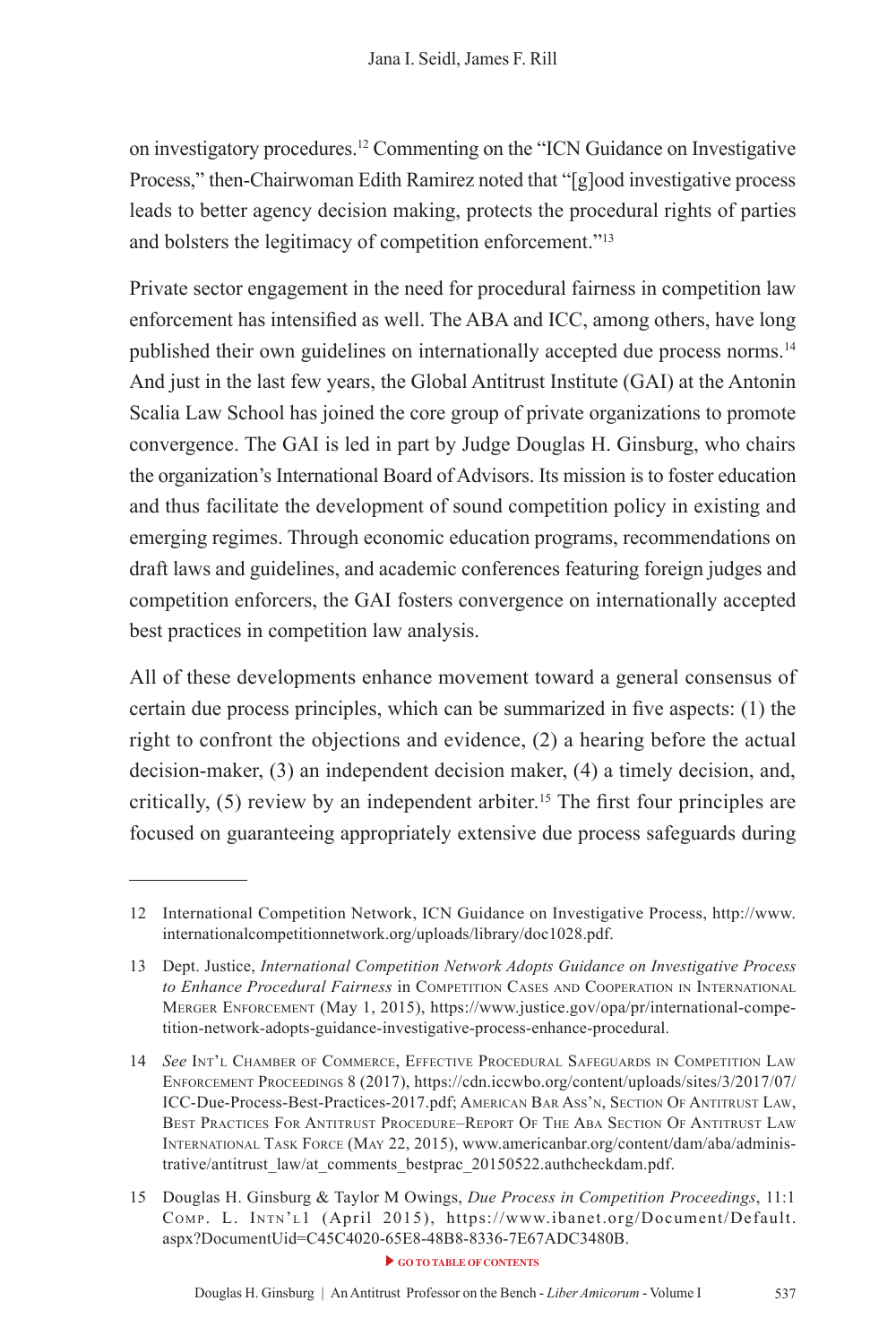an initial investigation. The fnal principle acts as a separate safeguard that can, with proper competition regime design, also remedy any violations of the initial four principles. Thus, the crux of due process procedural safeguards has aptly been summarized as follows: "There may well be evidence to support an agency's fnding of infringement, but whether the agency relied upon that evidence, or upon a horoscope or some other capricious notion, is for the agency to say and for an independent tribunal to review."16 Adherence to these due process principles can serve to reinforce the legitimacy of competition regimes and decisions and can also foster convergence on substance.

## **IV. Better Mechanisms to Assess the Implementation of and Adherence to Procedural Due Process Norms Are Needed**

The activities undertaken by intergovernmental and private organizations constitute steps in the right direction to allow for the development of a global consensus pertaining to internationally accepted procedural due process protection norms. But much remains to be done to advance convergence—in practice—on internationally accepted due process norms. Concerns still frequently registered by parties that competition agencies do not implement best practices throughout their competition investigations undermine the credibility of these competition regimes.17 As such, better mechanisms are essential to assess the extent to which competition regimes around the globe are implementing due process protection norms and mechanisms that would help determine how to most appropriately and effectively foster adherence to the established internally accepted best practices. The goal is not to dictate strict adherence to prescribed, specifc mechanisms invoking due

<sup>16</sup> *Id.* at 48.

<sup>17</sup> Prepared Statement of Koren W. Wong-Ervin, Before the United States House of Representatives Committee on the Judiciary Subcommittee on Regulatory Reform, Commercial and Antitrust Law, at 5 (May 19, 2017), https://gai.gmu.edu/wp-content/uploads/sites/27/2016/07/ Wong-Ervin-Testimony International-Antitrust 5-19-17.pdf ("Numerous other examples come to mind involving reported concerns about due process, including: failure to allow international counsel of the parties choosing; failure to notify the parties of the legal and factual basis upon which an investigation is based; failure to provide access to the investigative fle, including any exculpatory evidence; failure to protect confdential information and honor legal privileges; refusal to allow parties to cross-examine witnesses at hearings; and denial of the right to appeal to an independent tribunal and to stay remedies pending appeal.").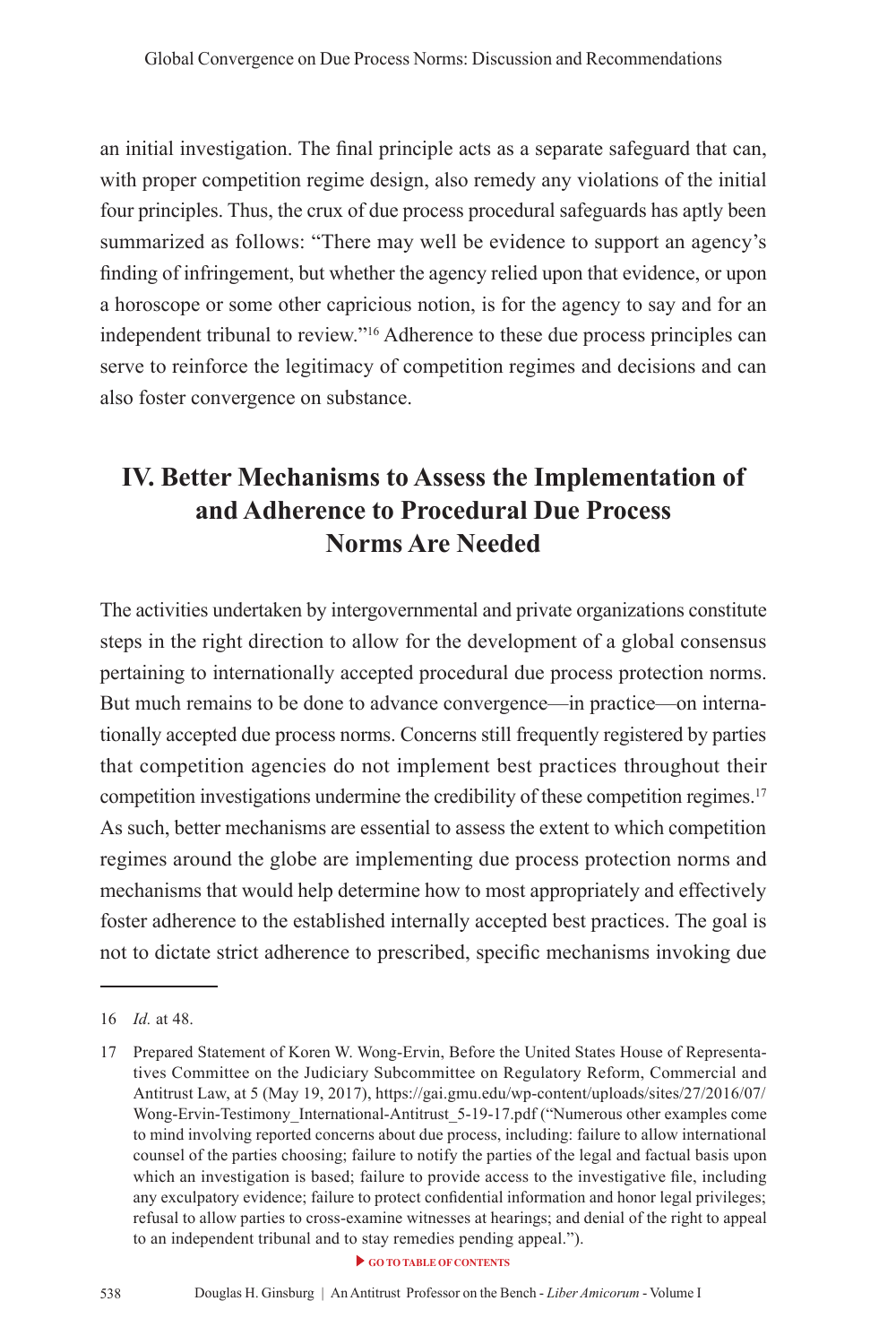process—these, of course, vary depending on the structure of each country's competition law system<sup>18</sup>—but to ensure generally basic adherence to the five pillars of due process.

To this end, we include a number of proposals to further convergence and the promotion of sound competition law norms across regimes:

> **Best Practices.** Instead of guidance documents, the international antitrust community should publish best practice documents. Best practices, which embody affrmative global consensus, provide a clearer base for what is expected as part of sound competition policy process and procedures than do generalized guidance statements. Additionally, these best practices must go beyond the investigatory process and include best practices as they pertain to decision-making as well as judicial review of competition agencies' frst instance decisions through a fnal decision. There is global consensus that frst instance decisions should be subject to effective judicial review. However, the contours of this review, and what a meaningful review means in the interim for any remedy ordered by a competition agency's frst instance decision, must be more clearly defned to avoid inconsistencies in application across regimes that could cause irreparable harm to parties subject to the very severe consequences of competition agency action.

> The ICC took a frst step towards developing this much needed clarity when it recently updated its guidelines to expressly embody the principle of consideration of a stay of any remedy imposed pending an appeal.<sup>19</sup> The ICC's best practices document unequivocally recommends that "[i] nvestigated parties (and interested parties) should have the right to a full judicial review on the merits of their case, either in the context of a court's review of the agency's claims, or in the context of an appeal against the agency's decision. In the latter case, there should be a possibility for the

<sup>18</sup> *Ginsburg & Owings*, *supra* note 16, at 1.

GO TO TABLE OF CONTENTS 19 Int'l Chamber of Commerce, *Recommended Framework for International Best Practices in Competition Law Enforcement Proceedings* § 2.7.5 (2010), https://cdn.iccwbo.org/content/ uploads/sites/3/2017/06/ICC-International-Due-process-08-03-10.pdf (emphasis added).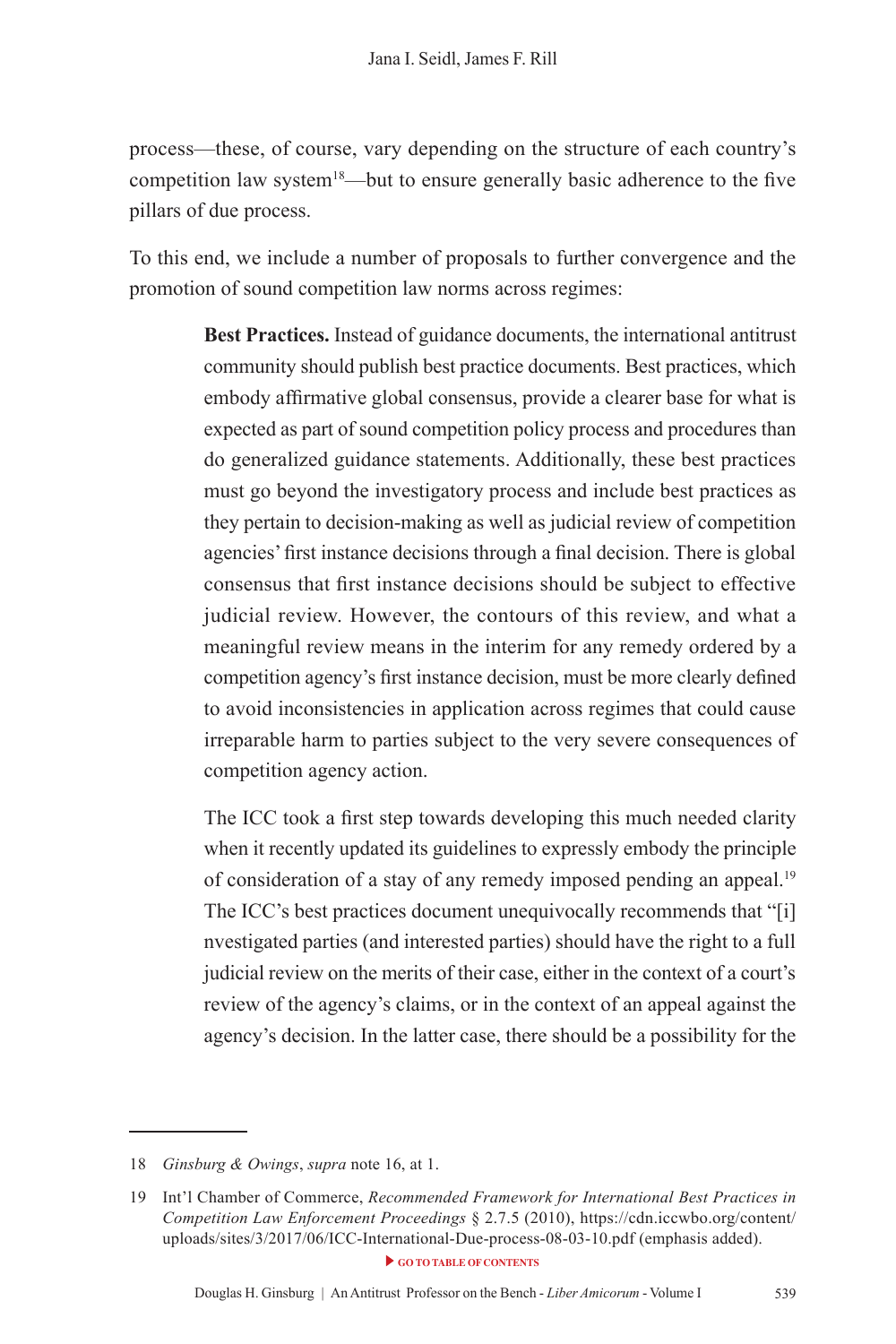enforcement of the decision to be suspended during the appeal."20 The ICC also elaborated on the appropriate circumstances for the issuance of a stay, explaining that "[c]ourts should have the power to order suspension of an agency's decision under appeal, in whole or in part, if its enforcement would have severe consequences on the investigated party or would be against public interest."21 Other organizations should follow the ICC's lead in defning and promoting clear procedural due process safeguards to cover internationally accepted standards surrounding judicial review of initial decisions.

**Cooperation and Education.** Intergovernmental organizations as well as private organizations should continue their focus on round tables and other forms of exchanges focused on due process. Additionally, the U.S. Antitrust Agencies should continue to expand their role as global educators, providing technical assistance in teaching sister agencies across the globe, ultimately helping them understand the benefts of solid due process protections.

**Implementation Review.** Currently, there is little if any follow up to best practices documents by promoting and testing the extent of their implementation. But implementation reviews serve an important function in assessing the health of global competition enforcement systems. Here, the surveys conducted by or commissioned by the U.S. Chamber stand out as a positive example. The U.S. Chamber initially conducted a survey on transparency and due process in competition proceedings in April 2013. It then followed up with another survey in April 2017 on the extent to which regimes adhere to the ICN's Guidance on Investigative Process.22 Continuing such surveys and improving upon them informed by prior

<sup>20</sup> Int'l Chamber of Commerce, *Effective Procedural Safeguards in Competition Law Enforcement Proceedings*, at 2 (2017), https://cdn.iccwbo.org/content/uploads/sites/3/2017/07/ICC-Due-Process-Best-Practices-2017.pdf (emphasis added).

<sup>21</sup> *Id.* at 8.

<sup>22</sup> *See* U.S. Chamber, Adherence to ICN Guidance on Investigative Process: A Practitioner Survey - April 2017, https://www.uschamber.com/sites/default/fles/023172\_adherencetoicnguidancereportfn.pdf; U.S. Chamber, A Practitioner's Survey on Transparency & Due Process in Competition Proceedings - April 2013, https://www.uschamber.com/sites/default/fles/practitioner\_survey\_report\_fnal\_2012.pdf.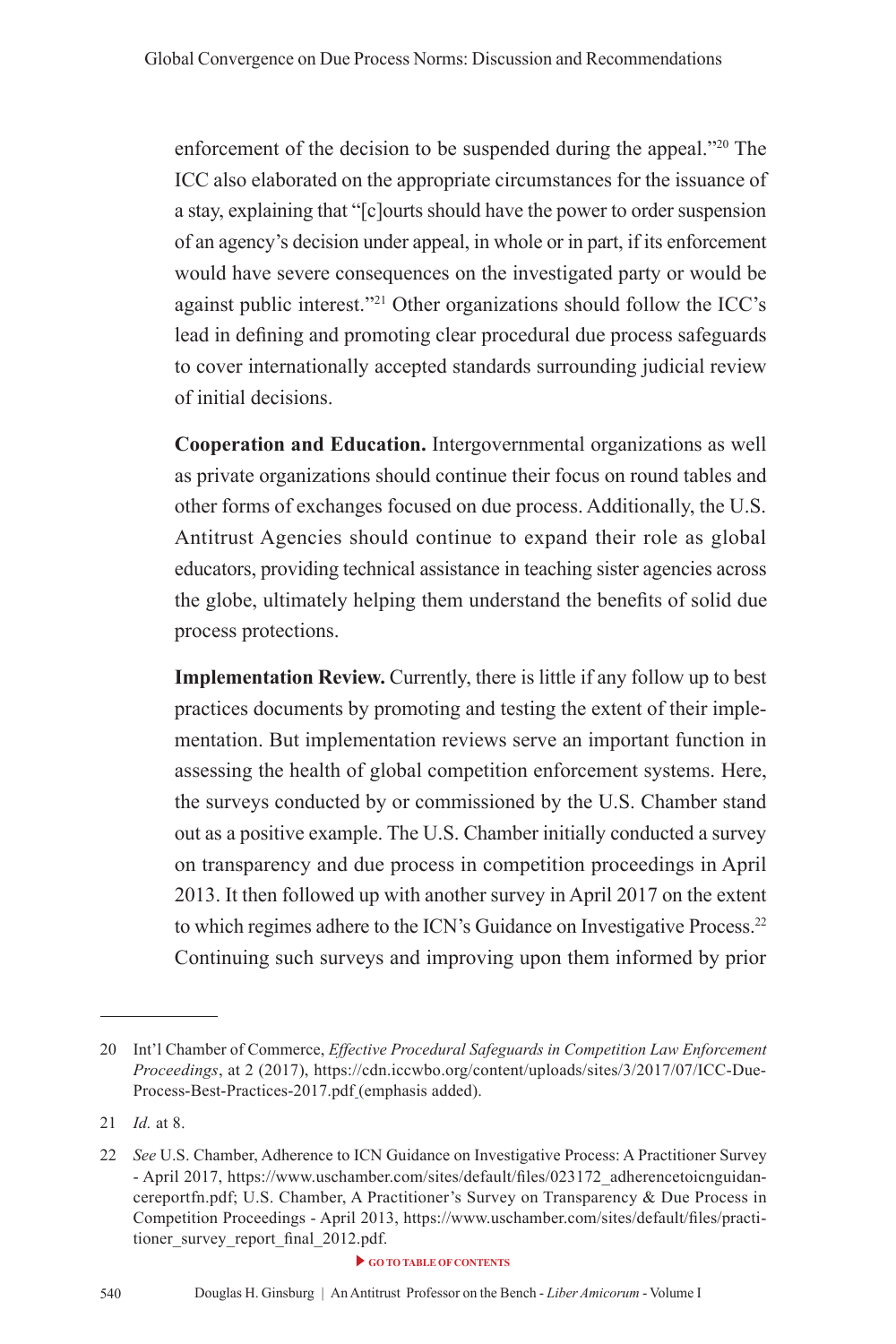administration would be a positive step towards ensuring an actual effect from procedural due process education around the globe.

**Peer Review.** The natural next step to expanding on implementation reviews, is to further develop one of the suggestions raised again recently by the E15 Policy Report: peer review.<sup>23</sup> As Deputy Assistant Attorney General Roger Alford recently acknowledged, "[t]o retain the confdence of both the business community governed by [a competition regime's] laws and the public [that competition enforcers] protect, [agencies] must be willing to expose [their] policies and practices to aggressive scrutiny and challenge."24 Peer review holds competition regimes accountable, not just within their own jurisdiction, but amongst their peers globally. The OECD has already been conducting what it terms "in-depth country reviews" of various countries' competition laws and policies since 1998. In these reviews, the OECD "assess[es] how each country deals with competition and regulatory issues, from the soundness of its competition law to the structure and effectiveness of its competition institutions."25 However, these reviews are sporadic and stretched out over time. These reviews also may not refect developments in countries where the competition regime's practices have more recently drawn due process complaints from parties. For example, while there are numerous reports that parties recently may not have been afforded procedural due process protections in keeping with internationally accepted norms in Korea, the last time the OECD conducted a review of Korea's competition policy and implementation was in 2004.26

Another change to OECD country review procedures that would enhance the transparency and effectiveness of these reviews would be to permit non-governmental members of such intergovernmental bodies—i.e.,

<sup>23</sup> E. Pérez Motta, Competition Policy and Trade in the Global Economy: Towards an Integrated Approach, E15 Expert Group on Competition Policy and the Trade System – Policy Options Paper (2016), http://e15initiative.org/wp-content/uploads/2015/09/E15\_ICTSD\_Competitition Policy\_Trade\_Global\_Economy\_Towards\_Integrated\_Approach\_report\_2016\_1002.pdf.

<sup>24</sup> Remarks of Deputy Assistant Attorney General Roger Alford at China Competition Policy Forum (Aug. 30, 2017), https://www.justice.gov/opa/speech/deputy-assistant-attorney-generalroger-alford-delivers-remarks-china-competition-policy.

<sup>25</sup> OECD, *Country Reviews of Competition Policy Frameworks*, http://www.oecd.org/daf/competition/countryreviewsofcompetitionpolicyframeworks.htm.

<sup>26</sup> *Id.*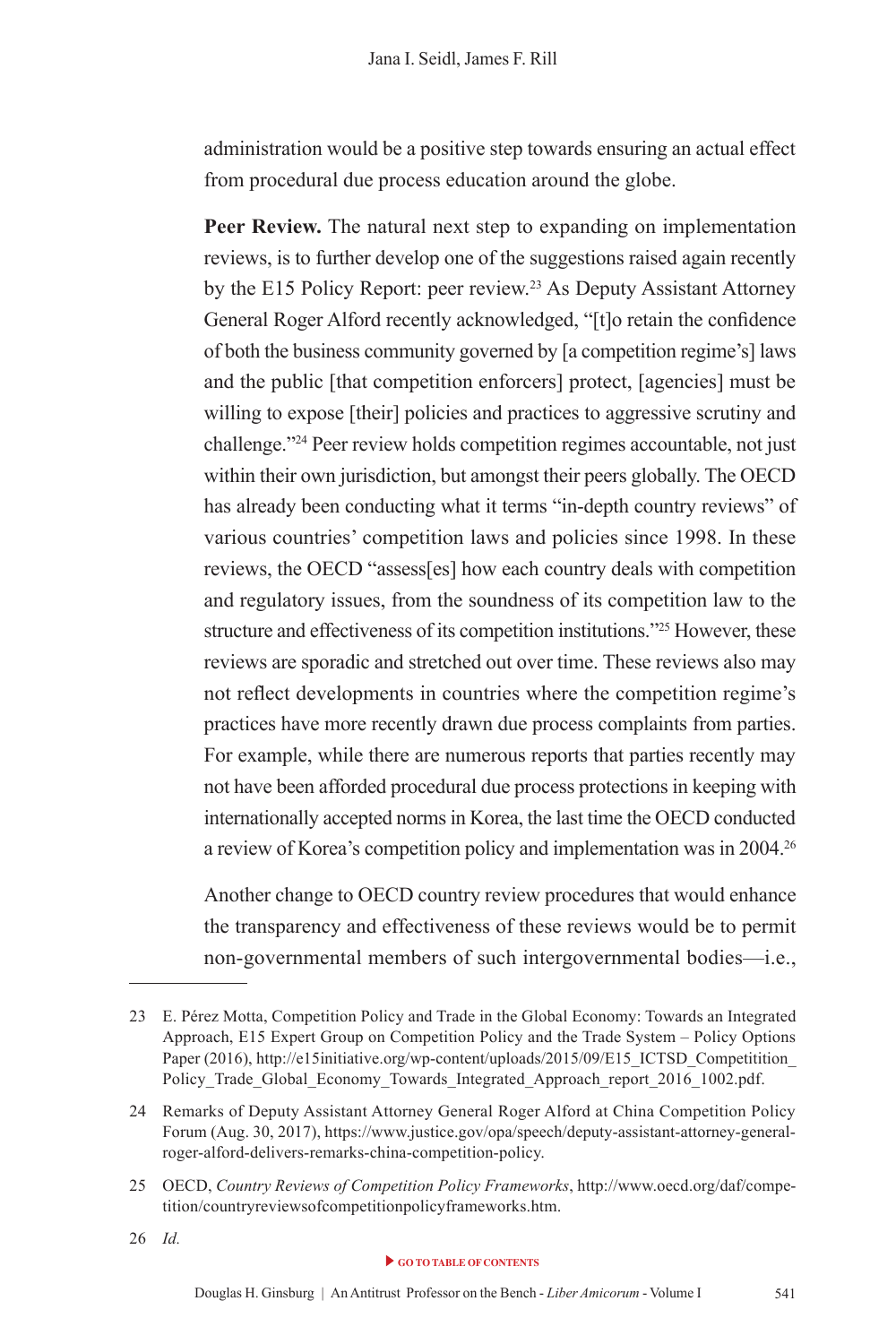representatives acting in their individual capacities and not as the formal representatives of any specifc member—to take part in the review. Peer review of competition agency practices, when conducted in the appropriate fashion and with the appropriate frequency, has the potential to bring about stricter adherence to international best practices and public confdence in competition agency processes and outcomes. As Justice Brandeis noted in 1914—albeit in a different context—regarding transparency: "Sunlight is said to be the best of disinfectants; electric light the most efficient policeman."27

**Affrmative International Engagement.** Finally, it is appropriate for the U.S. Antitrust Agencies to affrmatively assert the role of jurisdiction and positive comity by having their views known where a sister agency is engaging in a practice which constitutes a signifcant departure from global norms of due process procedures and where there is an effect on important U.S. interests. This principle is implicitly endorsed in the U.S. Antitrust Agencies' updated joint International Guidelines. Tellingly, the "International Cooperation" chapter includes a footnote that provides: "An Agency may continue that cooperation [with sister agencies across the globe] when either it or the foreign authority has closed its investigation. The Agencies may also engage in *general discussions* with foreign authorities on matters in which only one authority has an open investigation."28 The FTC and DOJ should pay assiduous attention to the exercise of this participation globally.

<sup>27</sup> LOUIS D. BRANDEIS, OTHER PEOPLE'S MONEY 92 (1914).

**[GO TO TABLE OF CONTENTS](#page-7-0)** 28 FED. TRADE COMM'N AND DEPT. OF JUSTICE, ANTITRUST GUIDELINES FOR INTERNATIONAL EnforCEmEnt and CoopEration § 5, n.138 (Jan 13, 2017), https://www.ftc.gov/system/fles/ documents/public\_statements/1049863/international\_guidelines\_2017.pdf (emphasis added).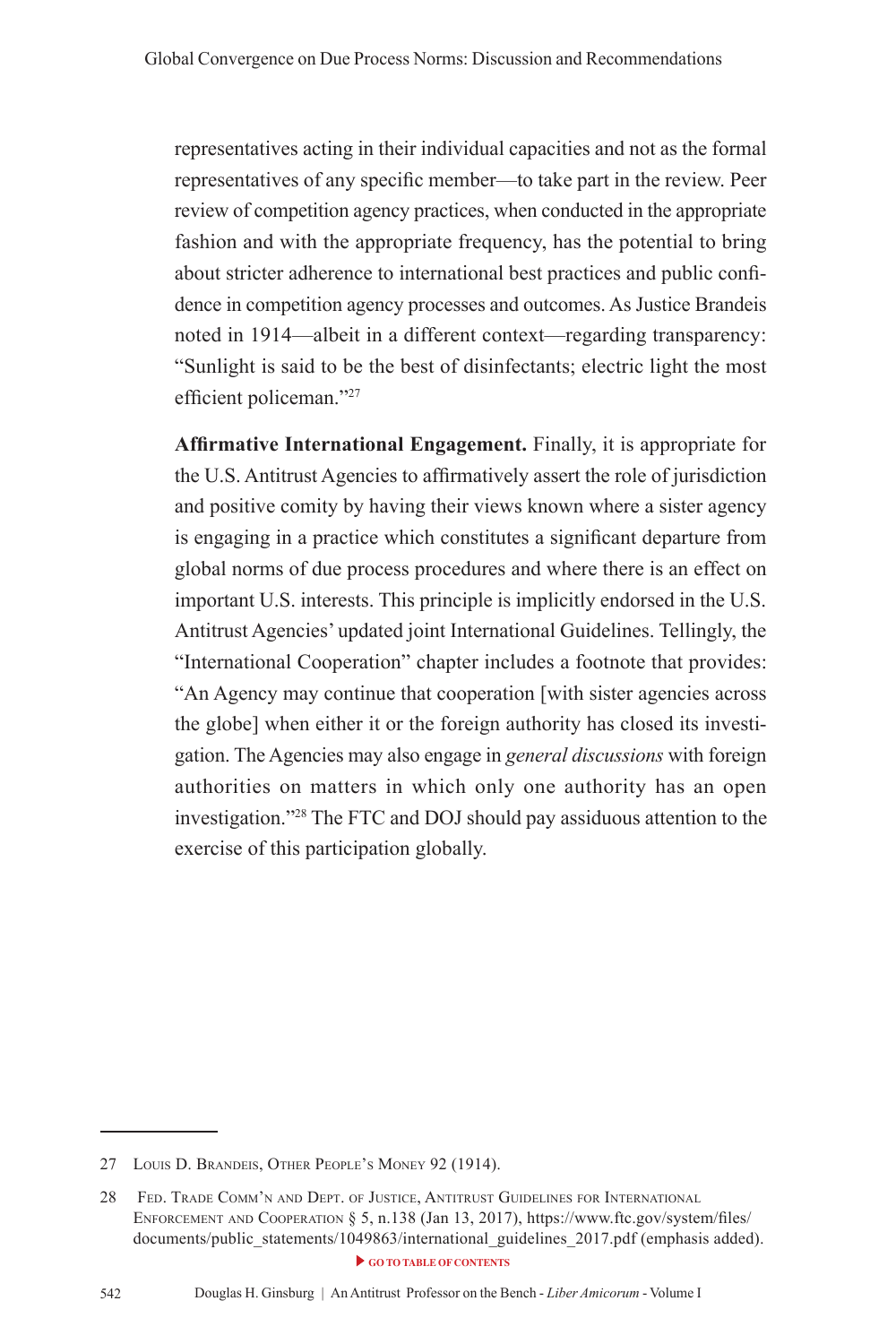#### **V. Conclusion**

Leadership within intergovernmental and private organizations of those with the stature, respect, and intellect of individuals like Judge Ginsburg is essential to progress in the pursuit and adoption of principled procedural and substantive global antitrust norms. Considerable progress has been made around advancing due process norms in the context of competition law. Much remains to be accomplished, however, not only in the collaborative development and recommendation of best practices—especially past the investigatory stage to a fnal decision after judicial review—but also in the evaluation for adoption and implementation of guidance and best practices by individual jurisdictions.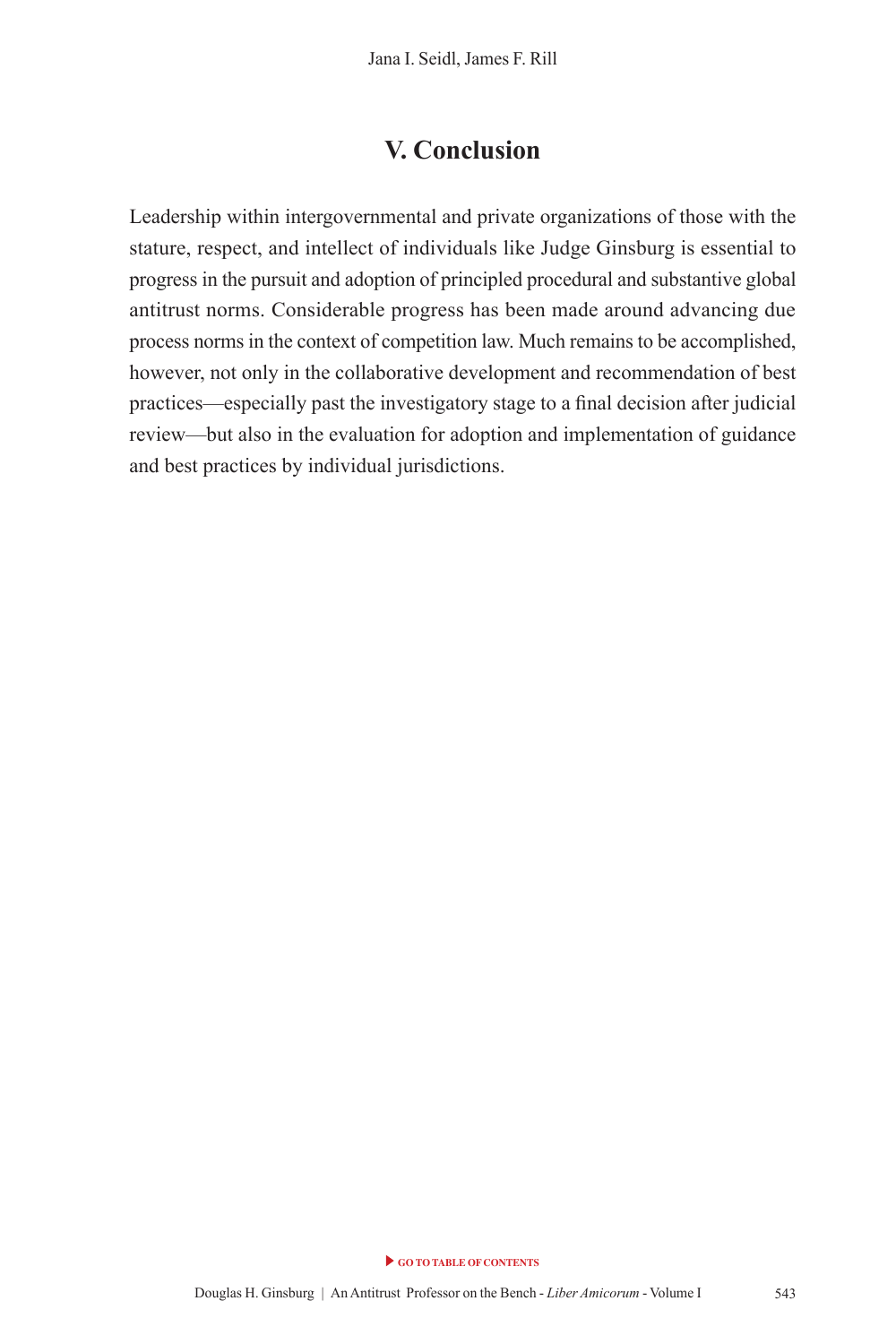# Concurrences Review

Concurrences is a print and online quarterly peer reviewed journal dedicated to EU and national competitions laws. It has been launched in 2004 as the fagship of the Institute of Competition Law in order to provide a forum for academics, practitioners and enforcers. The Institute's infuence and expertise has garnered interviews with such fgures as Christine Lagarde, Emmanuel Macron, Mario Monti and Margarethe Vestager.

## **CONTENTS**

More than 15,000 articles, print and/or online. Quarterly issues provide current coverage with contributions from the EU or national or foreign countries thanks to more than 1,200 authors in Europe and abroad. Approximately 35 % of the contributions are published in English, 65 % in French, as the official language of the General Court of justice of the EU; all contributions have English abstracts.

## FORMAT

In order to balance academic contributions with opinions or legal practice notes, Concurrences provides its insight and analysis in a number of formats:

- Forewords: Opinions by leading academics or enforcers
- Interviews: Interviews of antitrust experts
- On-Topics: 4 to 6 short papers on hot issues -
- Law & Economics: Short papers written by economists for a legal audience
- Articles: Long academic papers -
- Case Summaries: Case commentary on EU and French case law
- Legal Practice: Short papers for in-house counsels
- International: Medium size papers on international policies
- Books Review: Summaries of recent antitrust books
- Articles Review: Summaries of leading articles published in 45 antitrust journals

## BOARDS

The Scientifc Committee is headed by Laurence Idot, Professor at Panthéon Assas University. The International Committee is headed by Frederic Jenny, OECD Competition Comitteee Chairman. Boards members include Bill Kovacic, Bruno Lasserre, Howard Shelanski, Isabelle de Silva, Richard Whish, Wouter Wils, etc.

## ONLINE VERSION

Concurrences website provides all articles published since its inception, in addition to selected articles published online only in the electronic supplement (around 40%).

## WRITE FOR **CONCURRENCES**

Concurrences welcome spontaneous contributions. Except in rare circumstances, the journal accepts only unpublished articles, whatever the form and nature of the contribution. The Editorial Board checks the form of the proposals, and then submits these to the Scientific Committee. Selection of the papers is conditional to a peer review by at least two members of the Committee. Within a month, the Committee assesses whether the draft article can be published and notifes the author.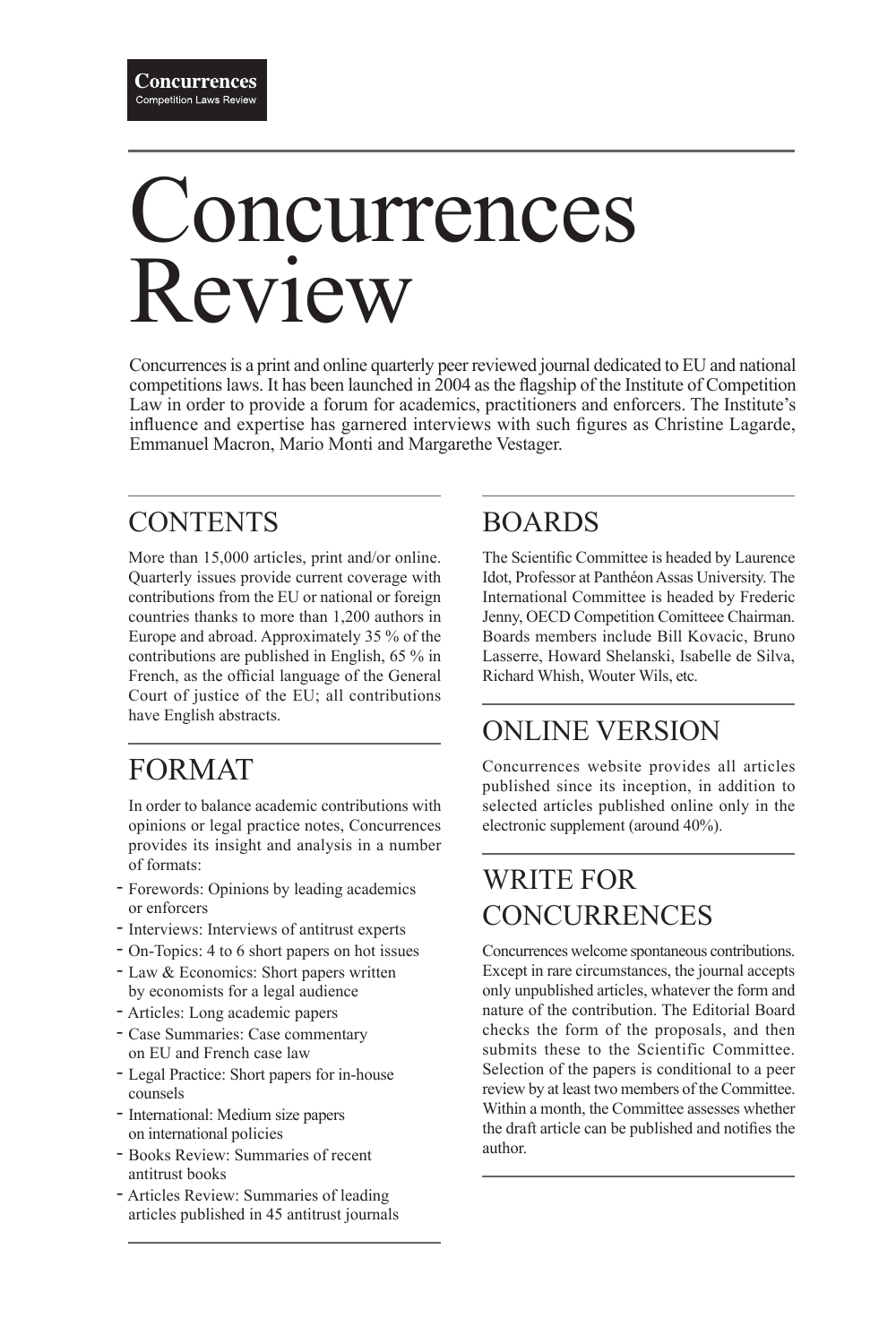# e-Competitions Bulletin

## CASE LAW DATABASE

e-Competitions is the only online resource that provides consistent coverage of antitrust cases from 55 jurisdictions, organized into a searchable database structure. e-Competitions concentrates on cases summaries taking into account that in the context of a continuing growing number of sources there is a need for factual information, i.e., case law.

- 12,000 case summaries
- $-2,600$  authors
- 55 countries covered
- 24,000 subscribers

## SOPHISTICATED EDITORIAL AND IT ENRICHMENT

e-Competitions is structured as a database. The editors make a sophisticated technical and legal work on all articles by tagging these with key words, drafting abstracts and writing html code to increase Google ranking. There is a team of antitrust lawyers – PhD and judges clerks - and a team of IT experts. e-Competitions makes comparative law possible. Thanks to this expert editorial work, it is possible to search and compare cases.

## PRESTIGIOUS BOARDS

e-Competitions draws upon highly distinguished editors, all leading experts in national or international antitrust. Advisory Board Members include: Sir Christopher Bellamy, Ioanis Lianos (UCL), Eleanor Fox (NYU), Damien Géradin (Tilburg University), Frédéric Jenny (OECD), Jacqueline Riffault-Silk (Cour de cassation), Wouter Wils (DG COMP), etc.

## LEADING PARTNERS

- Association of European Competition Law Judges: The AECLJ is a forum for judges of national Courts specializing in antitrust case law. Members timely feed e-Competitions with just released cases.
- Academics partners: Antitrust research centres from leading universities write regularly in e-Competitions: University College London, King's College London, Queen Mary University, etc.
- Law firms: Global law firms and antitrust niche frms write detailed cases summaries specifcally for e-Competitions: Allen & Overy, Cleary Gottlieb, Jones Day, Norton Rose Fulbright, Skadden Arps, White & Case, etc.